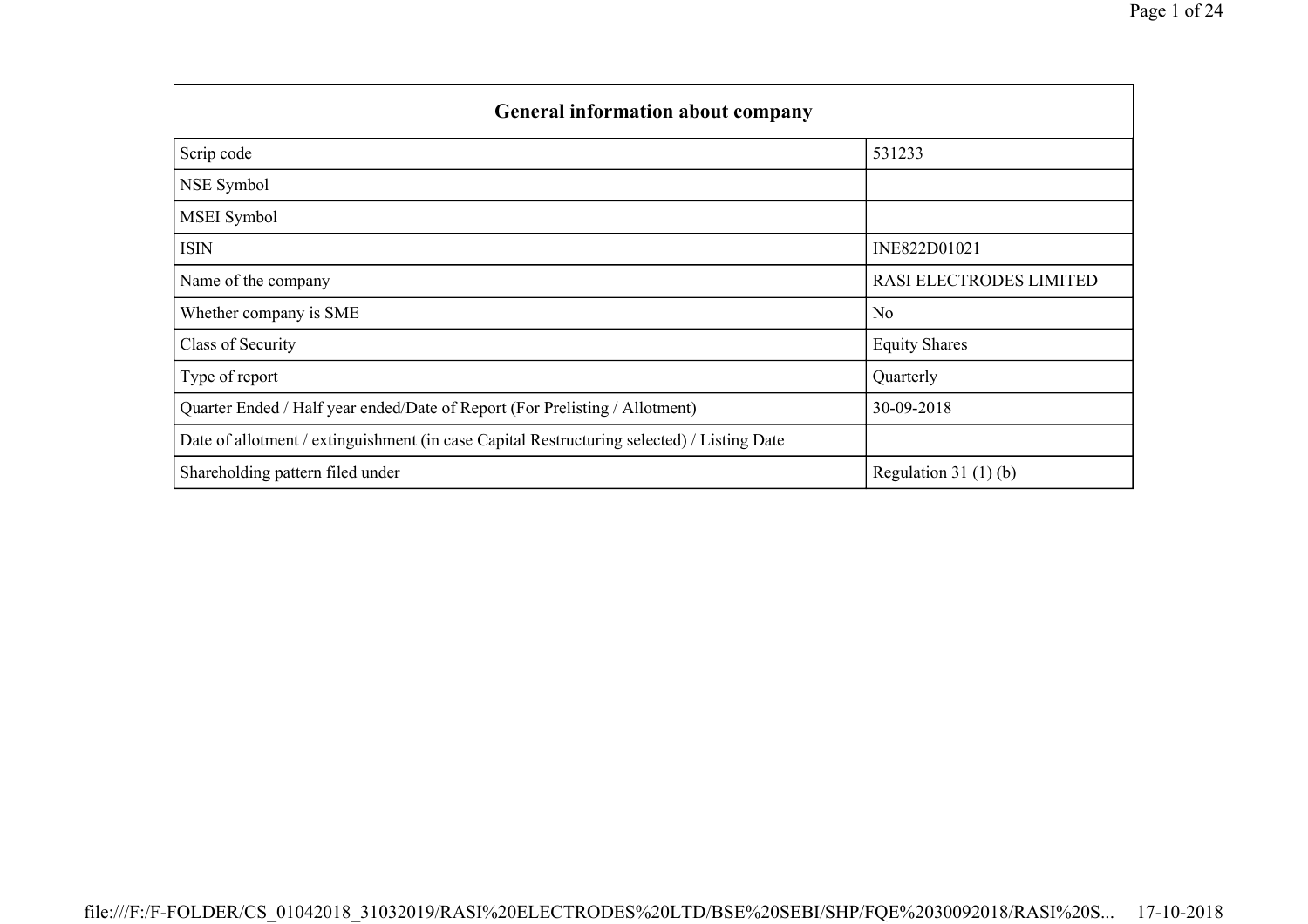|                | <b>Declaration</b>                                                                        |                |                                |                       |                            |  |  |  |  |  |  |
|----------------|-------------------------------------------------------------------------------------------|----------------|--------------------------------|-----------------------|----------------------------|--|--|--|--|--|--|
| Sr.<br>No.     | Particular                                                                                | Yes/No         | Promoter and<br>Promoter Group | Public<br>shareholder | Non Promoter-Non<br>Public |  |  |  |  |  |  |
|                | Whether the Listed Entity has issued any partly paid up<br>shares?                        | N <sub>0</sub> | N <sub>o</sub>                 | N <sub>0</sub>        | N <sub>o</sub>             |  |  |  |  |  |  |
| $\overline{c}$ | Whether the Listed Entity has issued any Convertible<br>Securities?                       | N <sub>o</sub> | N <sub>o</sub>                 | N <sub>0</sub>        | N <sub>o</sub>             |  |  |  |  |  |  |
| 3              | Whether the Listed Entity has issued any Warrants?                                        | No.            | No.                            | N <sub>o</sub>        | N <sub>o</sub>             |  |  |  |  |  |  |
| 4              | Whether the Listed Entity has any shares against which<br>depository receipts are issued? | N <sub>0</sub> | N <sub>o</sub>                 | N <sub>0</sub>        | N <sub>o</sub>             |  |  |  |  |  |  |
| 5              | Whether the Listed Entity has any shares in locked-in?                                    | Yes            | Yes                            | N <sub>o</sub>        | N <sub>o</sub>             |  |  |  |  |  |  |
| 6              | Whether any shares held by promoters are pledge or<br>otherwise encumbered?               | N <sub>o</sub> | N <sub>o</sub>                 |                       |                            |  |  |  |  |  |  |
|                | Whether company has equity shares with differential<br>voting rights?                     | N <sub>o</sub> | N <sub>o</sub>                 | N <sub>0</sub>        | N <sub>o</sub>             |  |  |  |  |  |  |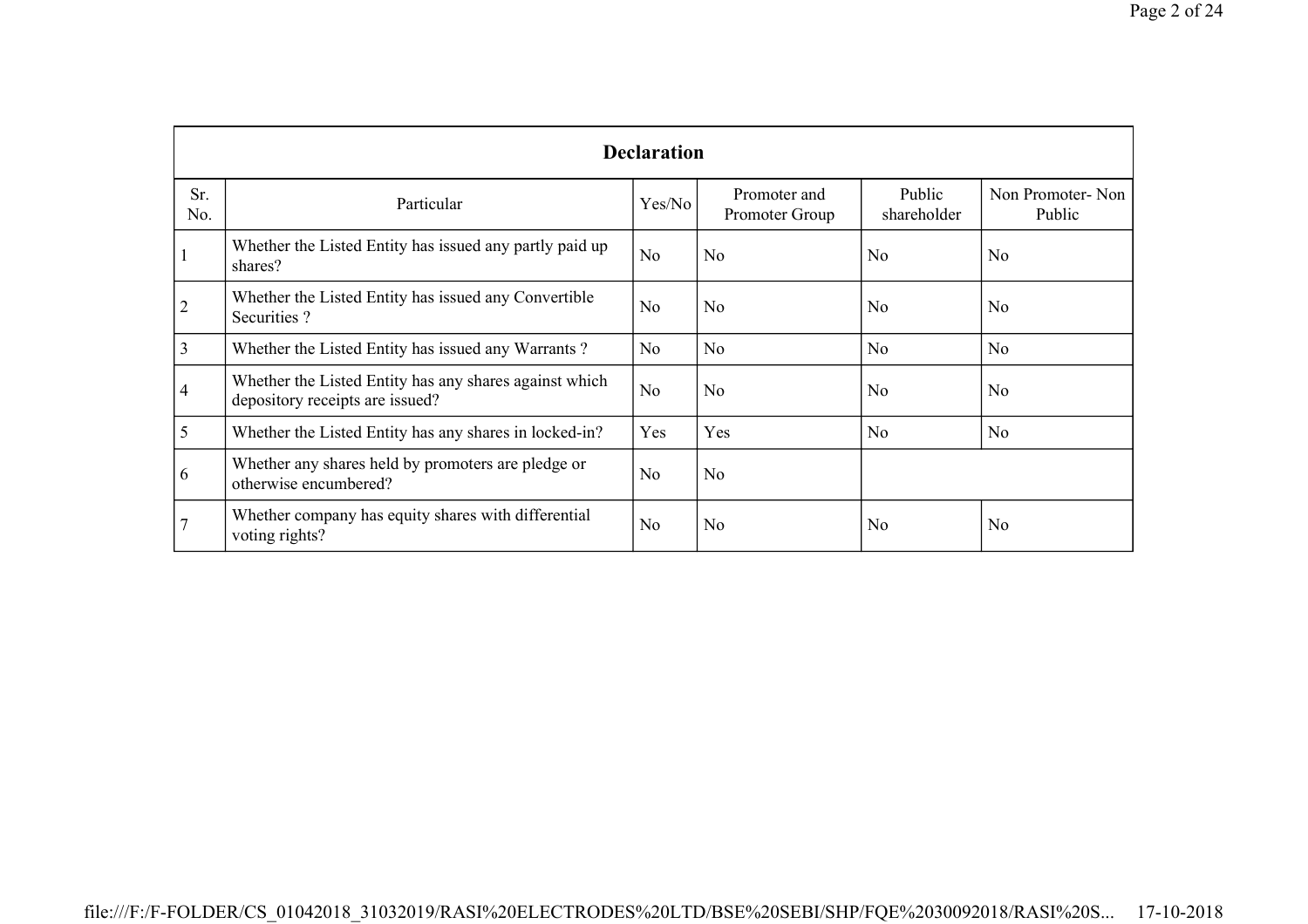|                 |                                                |                       |                      |                           |                                              |                                                                | <b>Table I - Summary Statement holding of specified securities</b>       |                                                                  |               |          |                                   |
|-----------------|------------------------------------------------|-----------------------|----------------------|---------------------------|----------------------------------------------|----------------------------------------------------------------|--------------------------------------------------------------------------|------------------------------------------------------------------|---------------|----------|-----------------------------------|
|                 |                                                | Nos. Of               | No. of<br>fully paid | No. Of<br>Partly<br>paid- | No. Of<br>shares                             | Shareholding<br>as a % of total<br>Total nos.<br>no. of shares |                                                                          | Number of Voting Rights held in each<br>class of securities (IX) |               |          |                                   |
| Category<br>(1) | Category of<br>shareholder<br>(II)             | shareholders<br>(III) | up equity<br>shares  | up<br>equity              | underlying<br>Depository<br>Receipts<br>(VI) | shares<br>held (VII)<br>$= (IV) +$<br>$(V)$ + $(VI)$           | (calculated as<br>per SCRR,<br>1957) (VIII) As<br>$a\%$ of<br>$(A+B+C2)$ | No of Voting (XIV) Rights                                        |               |          | Total as a<br>$%$ of<br>$(A+B+C)$ |
|                 |                                                |                       | $\text{held (IV)}$   | shares<br>held<br>(V)     |                                              |                                                                |                                                                          | Class eg:<br>X                                                   | Class<br>eg:y | Total    |                                   |
| (A)             | Promoter &<br>Promoter<br>Group                | $\overline{7}$        | 8697950              |                           |                                              | 8697950                                                        | 27.94                                                                    | 8697950                                                          |               | 8697950  | 27.94                             |
| (B)             | Public                                         | 3835                  | 22432550             |                           |                                              | 22432550                                                       | 72.06                                                                    | 22432550                                                         |               | 22432550 | 72.06                             |
| (C)             | Non<br>Promoter-<br>Non Public                 |                       |                      |                           |                                              |                                                                |                                                                          |                                                                  |               |          |                                   |
| (C1)            | <b>Shares</b><br>underlying<br><b>DRs</b>      |                       |                      |                           |                                              |                                                                |                                                                          |                                                                  |               |          |                                   |
| (C2)            | Shares held<br>by<br>Employee<br><b>Trusts</b> |                       |                      |                           |                                              |                                                                |                                                                          |                                                                  |               |          |                                   |
|                 | Total                                          | 3842                  | 31130500             |                           |                                              | 31130500                                                       | 100                                                                      | 31130500                                                         |               | 31130500 | 100                               |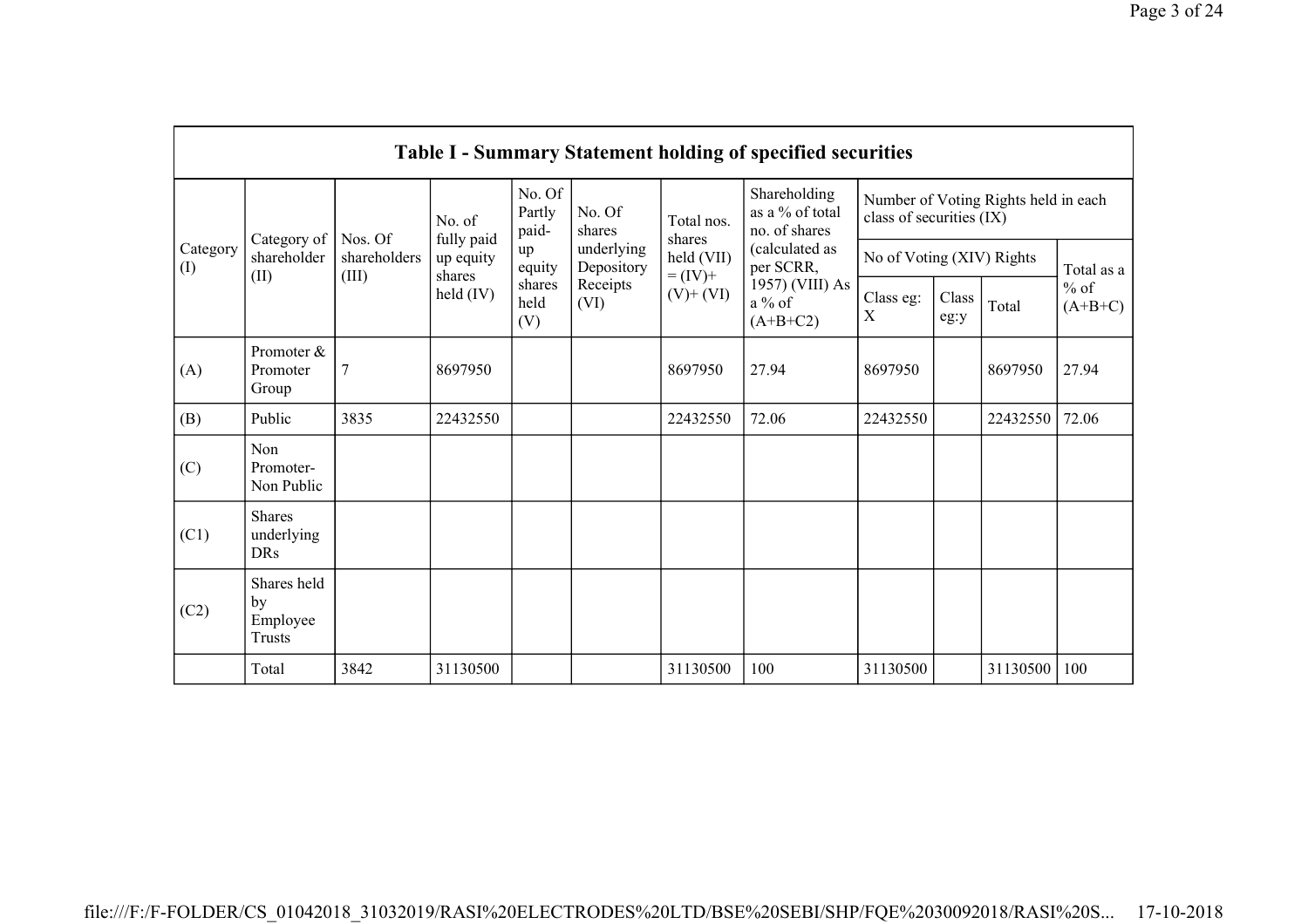|                 |                                                |                                               |                                       |                                                                     | Table I - Summary Statement holding of specified securities                                |                                        |                                                         |                         |                                                       |                                         |
|-----------------|------------------------------------------------|-----------------------------------------------|---------------------------------------|---------------------------------------------------------------------|--------------------------------------------------------------------------------------------|----------------------------------------|---------------------------------------------------------|-------------------------|-------------------------------------------------------|-----------------------------------------|
| Category<br>(I) | Category of<br>shareholder                     | No. Of<br>Shares<br>Underlying<br>Outstanding | No. of<br><b>Shares</b><br>Underlying | No. Of<br><b>Shares</b><br>Underlying<br>Outstanding<br>convertible | Shareholding, as<br>a % assuming<br>full conversion<br>of convertible<br>securities (as a  | Number of<br>Locked in<br>shares (XII) |                                                         | <b>Shares</b><br>(XIII) | Number of<br>pledged or<br>otherwise<br>encumbered    | Number of<br>equity shares              |
|                 | (II)                                           | convertible<br>securities<br>(X)              | Outstanding<br>Warrants<br>$(X_i)$    | securities and<br>No. Of<br>Warrants (Xi)<br>(a)                    | percentage of<br>diluted share<br>capital) $(XI)$ =<br>$(VII)+(X)$ As a<br>% of $(A+B+C2)$ | No. $(a)$                              | As a<br>$%$ of<br>total<br><b>Shares</b><br>held<br>(b) | No.<br>(a)              | As a $\%$<br>of total<br><b>Shares</b><br>held<br>(b) | held in<br>dematerialized<br>form (XIV) |
| (A)             | Promoter &<br>Promoter<br>Group                |                                               |                                       |                                                                     | 27.94                                                                                      | 150000                                 | 1.72                                                    |                         |                                                       | 8697950                                 |
| (B)             | Public                                         |                                               |                                       |                                                                     | 72.06                                                                                      |                                        |                                                         |                         |                                                       | 21568355                                |
| (C)             | Non<br>Promoter-<br>Non Public                 |                                               |                                       |                                                                     |                                                                                            |                                        |                                                         |                         |                                                       |                                         |
| (C1)            | <b>Shares</b><br>underlying<br><b>DRs</b>      |                                               |                                       |                                                                     |                                                                                            |                                        |                                                         |                         |                                                       |                                         |
| (C2)            | Shares held<br>by<br>Employee<br><b>Trusts</b> |                                               |                                       |                                                                     |                                                                                            |                                        |                                                         |                         |                                                       |                                         |
|                 | Total                                          |                                               |                                       |                                                                     | 100                                                                                        | 150000                                 | 0.48                                                    |                         |                                                       | 30266305                                |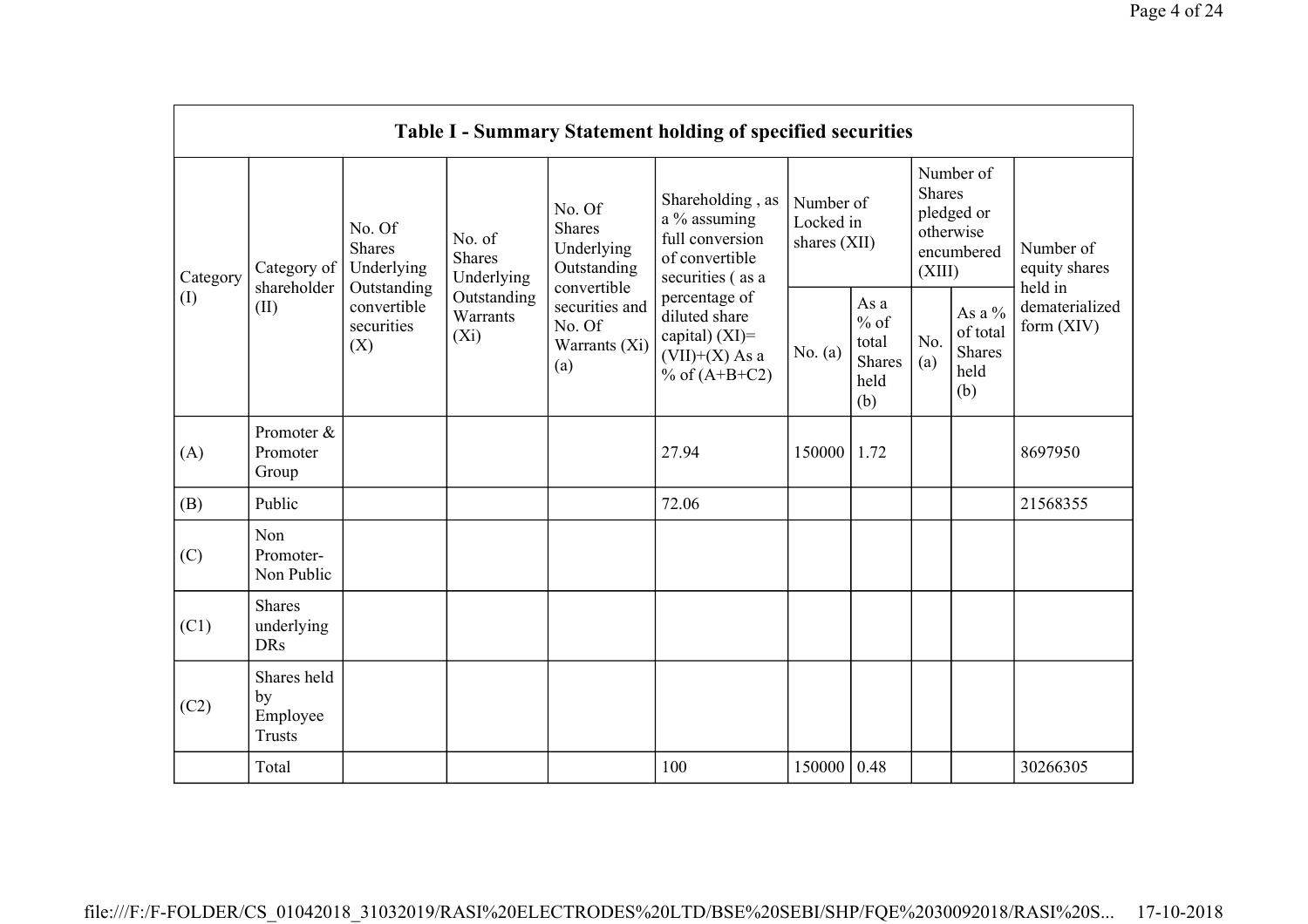| Table II - Statement showing shareholding pattern of the Promoter and Promoter Group |  |              |  |
|--------------------------------------------------------------------------------------|--|--------------|--|
|                                                                                      |  | Choroholdina |  |

| Sr.                                                                                            | Category $\&$<br>Name of the                                                         | Nos. Of<br>shareholders | No. of<br>fully paid<br>up equity | No.<br><b>Of</b><br>Partly<br>paid-<br>up | No. Of<br>shares<br>underlying | Total nos.<br>shares<br>held<br>$(VII) =$ | Snarenolumg<br>as a % of<br>total no. of<br>shares<br>(calculated | class of securities (IX)<br>No of Voting (XIV) Rights |               | Number of Voting Rights held in each | Total<br>as a $\%$              |
|------------------------------------------------------------------------------------------------|--------------------------------------------------------------------------------------|-------------------------|-----------------------------------|-------------------------------------------|--------------------------------|-------------------------------------------|-------------------------------------------------------------------|-------------------------------------------------------|---------------|--------------------------------------|---------------------------------|
|                                                                                                | Shareholders (I)                                                                     | (III)                   | shares<br>held $(IV)$             | equity<br>shares<br>held<br>(V)           | Depository<br>Receipts<br>(VI) | $(IV)+(V)$<br>$+ (VI)$                    | as per<br>SCRR,<br>1957) (VIII)<br>As a % of                      | Class eg:<br>$\mathbf X$                              | Class<br>eg:y | Total                                | of<br>Total<br>Voting<br>rights |
| $\mathbf{A}$                                                                                   | Table II - Statement showing shareholding pattern of the Promoter and Promoter Group |                         |                                   |                                           |                                |                                           |                                                                   |                                                       |               |                                      |                                 |
| (1)                                                                                            | Indian                                                                               |                         |                                   |                                           |                                |                                           |                                                                   |                                                       |               |                                      |                                 |
| (a)                                                                                            | Individuals/Hindu<br>undivided Family                                                | 6                       | 8447950                           |                                           |                                | 8447950                                   | 27.14                                                             | 8447950                                               |               | 8447950                              | 27.14                           |
| (d)                                                                                            | Any Other<br>(specify)                                                               | 1                       | 250000                            |                                           |                                | 250000                                    | 0.8                                                               | 250000                                                |               | 250000                               | 0.8                             |
| Sub-Total<br>(A)(1)                                                                            |                                                                                      | $\overline{7}$          | 8697950                           |                                           |                                | 8697950                                   | 27.94                                                             | 8697950                                               |               | 8697950                              | 27.94                           |
| (2)                                                                                            | Foreign                                                                              |                         |                                   |                                           |                                |                                           |                                                                   |                                                       |               |                                      |                                 |
| Total<br>Shareholding<br>of Promoter<br>and<br>Promoter<br>Group $(A)=$<br>$(A)(1)+(A)$<br>(2) |                                                                                      | 7                       | 8697950                           |                                           |                                | 8697950                                   | 27.94                                                             | 8697950                                               |               | 8697950                              | 27.94                           |
| $\, {\bf B}$                                                                                   | Table III - Statement showing shareholding pattern of the Public shareholder         |                         |                                   |                                           |                                |                                           |                                                                   |                                                       |               |                                      |                                 |
| (1)                                                                                            | Institutions                                                                         |                         |                                   |                                           |                                |                                           |                                                                   |                                                       |               |                                      |                                 |
| (3)                                                                                            | Non-institutions                                                                     |                         |                                   |                                           |                                |                                           |                                                                   |                                                       |               |                                      |                                 |
|                                                                                                |                                                                                      |                         |                                   |                                           |                                |                                           |                                                                   |                                                       |               |                                      |                                 |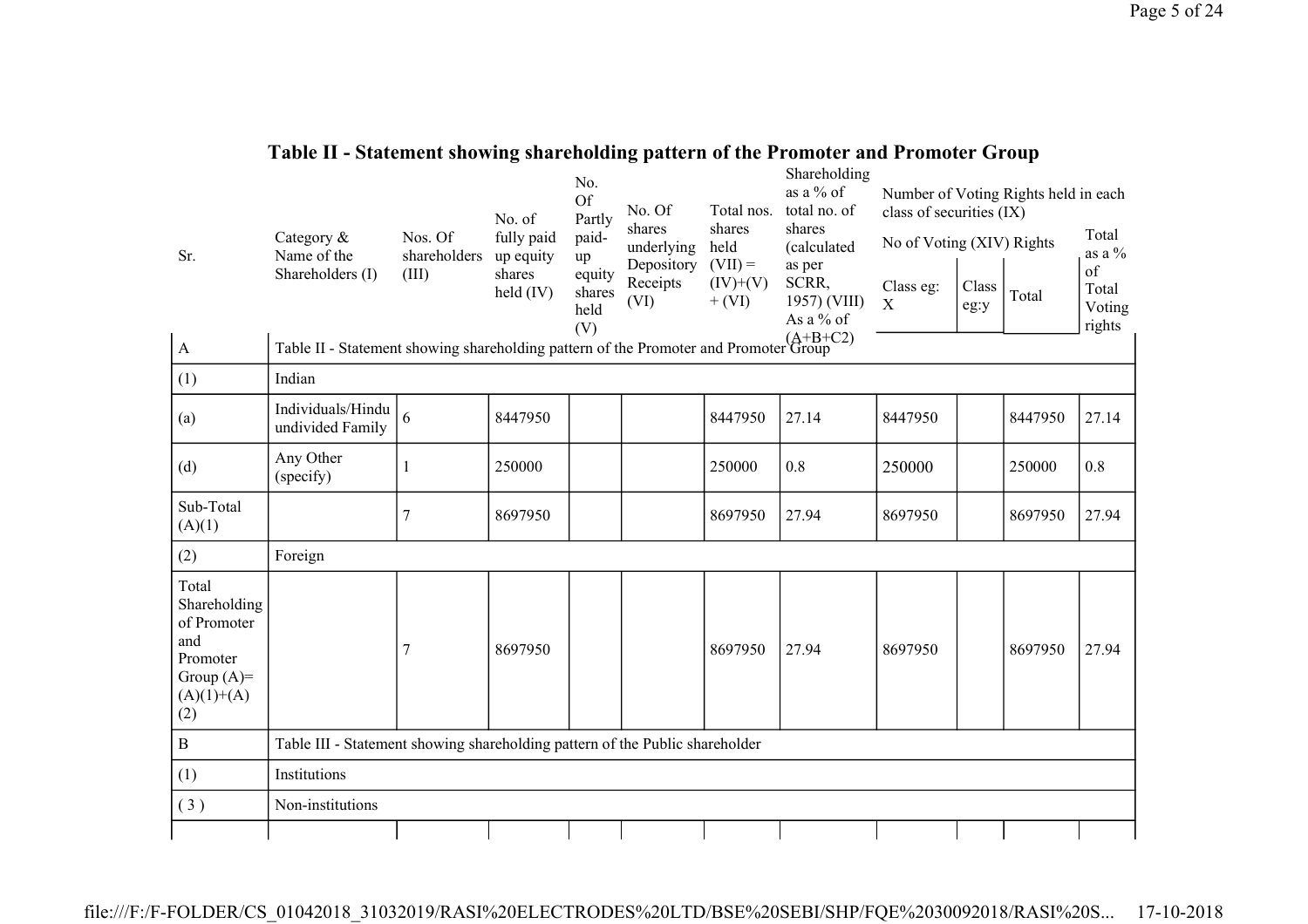| (a(i))                                                                        | Individuals -<br>i.Individual<br>shareholders<br>holding nominal<br>share capital up<br>to Rs. 2 lakhs.             | 3519 | 11062206 |  | 11062206 35.53 |       | 11062206 | 11062206 35.53 |       |
|-------------------------------------------------------------------------------|---------------------------------------------------------------------------------------------------------------------|------|----------|--|----------------|-------|----------|----------------|-------|
| (a(ii))                                                                       | Individuals - ii.<br>Individual<br>shareholders<br>holding nominal<br>share capital in<br>excess of Rs. 2<br>lakhs. | 31   | 8741195  |  | 8741195        | 28.08 | 8741195  | 8741195        | 28.08 |
| (e)                                                                           | Any Other<br>(specify)                                                                                              | 285  | 2629149  |  | 2629149        | 8.45  | 2629149  | 2629149        | 8.45  |
| Sub-Total<br>(B)(3)                                                           |                                                                                                                     | 3835 | 22432550 |  | 22432550       | 72.06 | 22432550 | 22432550       | 72.06 |
| <b>Total Public</b><br>Shareholding<br>$(B)= (B)(1) +$<br>$(B)(2)+(B)$<br>(3) |                                                                                                                     | 3835 | 22432550 |  | 22432550       | 72.06 | 22432550 | 22432550       | 72.06 |
| $\overline{C}$                                                                | Table IV - Statement showing shareholding pattern of the Non Promoter- Non Public shareholder                       |      |          |  |                |       |          |                |       |
| Total<br>$(A+B+C2)$                                                           |                                                                                                                     | 3842 | 31130500 |  | 31130500       | 100   | 31130500 | 31130500       | 100   |
| Total<br>$(A+B+C)$                                                            |                                                                                                                     | 3842 | 31130500 |  | 31130500       | 100   | 31130500 | 31130500       | 100   |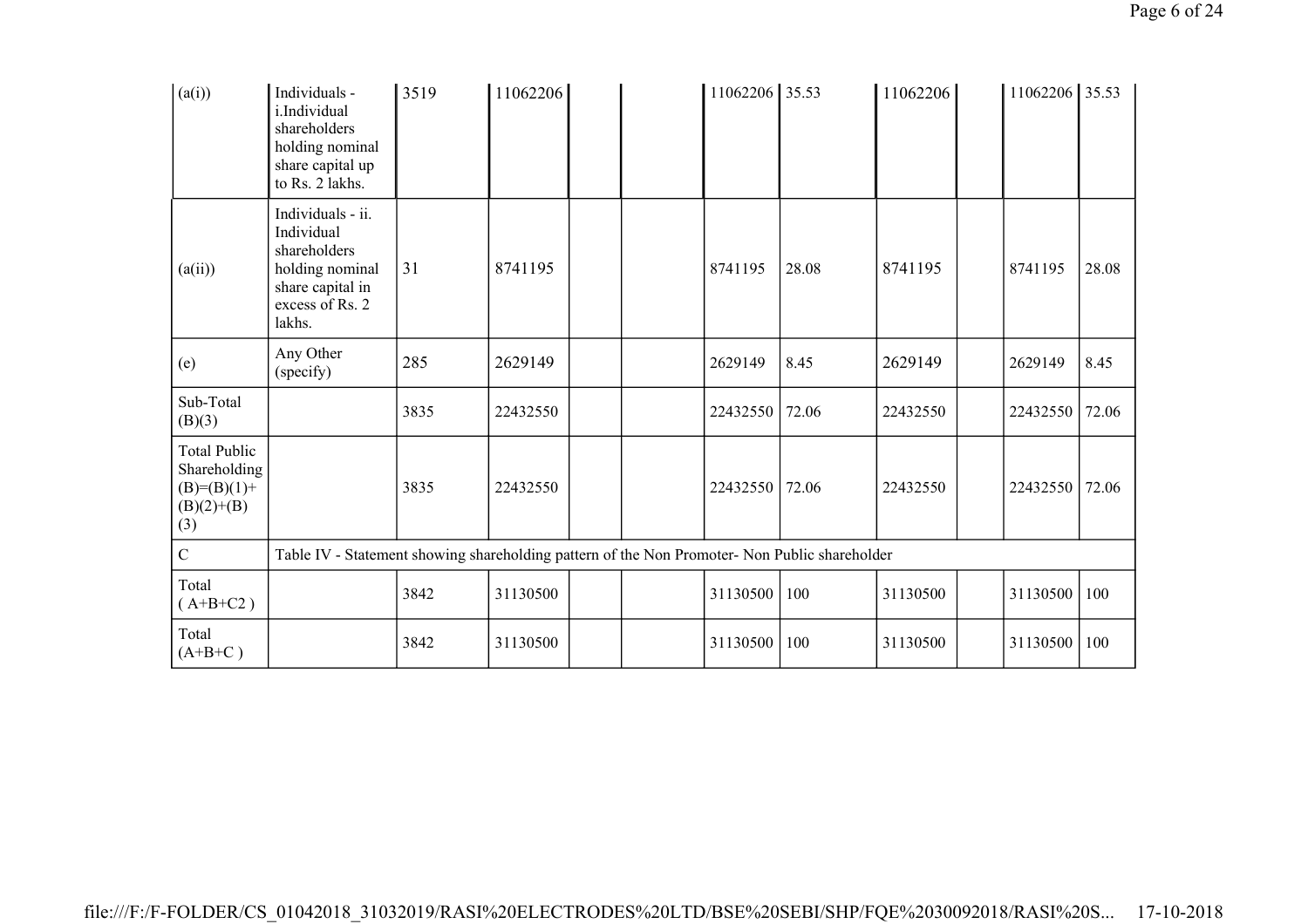## **Table II - Statement showing shareholding pattern of the Promoter and Promoter Group**

| Sr.                                                                                    | No. Of Shares<br>Underlying<br>Outstanding<br>convertible<br>securities $(X)$ | No. of Shares<br>Underlying<br>Outstanding<br>Warrants<br>$(X_i)$            | No. Of Shares<br>Underlying<br>Outstanding<br>convertible<br>securities and<br>No. Of<br>Warrants $(Xi)$<br>(a) | Shareholding, as a<br>% assuming full<br>conversion of<br>convertible<br>securities (as a<br>percentage of<br>diluted share<br>capital) $(XI) = (VII)$<br>$+(X)$ As a % of<br>$(A+B+C2)$ | Number of<br>(XII)<br>No. $(a)$ | Locked in shares<br>As a $%$<br>of total<br><b>Shares</b><br>held | <b>Shares</b><br>(XIII)<br>No.<br>(a) | Number of<br>pledged or<br>otherwise<br>encumbered<br>As a %<br>of total<br><b>Shares</b><br>held(b) | Number of<br>equity shares<br>held in<br>dematerialized<br>form $(XIV)$ |  |  |
|----------------------------------------------------------------------------------------|-------------------------------------------------------------------------------|------------------------------------------------------------------------------|-----------------------------------------------------------------------------------------------------------------|------------------------------------------------------------------------------------------------------------------------------------------------------------------------------------------|---------------------------------|-------------------------------------------------------------------|---------------------------------------|------------------------------------------------------------------------------------------------------|-------------------------------------------------------------------------|--|--|
| $\mathbf{A}$                                                                           |                                                                               |                                                                              |                                                                                                                 | Table II - Statement showing shareholding pattern of the Promoter and Promoter Group                                                                                                     |                                 | (b)                                                               |                                       |                                                                                                      |                                                                         |  |  |
| (1)                                                                                    | Indian                                                                        |                                                                              |                                                                                                                 |                                                                                                                                                                                          |                                 |                                                                   |                                       |                                                                                                      |                                                                         |  |  |
| (a)                                                                                    |                                                                               |                                                                              |                                                                                                                 | 27.14                                                                                                                                                                                    | 150000                          | 1.78                                                              |                                       |                                                                                                      | 8447950                                                                 |  |  |
| (d)                                                                                    |                                                                               |                                                                              |                                                                                                                 | 0.8                                                                                                                                                                                      | $\overline{0}$                  | $\mathbf{0}$                                                      |                                       |                                                                                                      | 250000                                                                  |  |  |
| Sub-Total $(A)$<br>(1)                                                                 |                                                                               |                                                                              |                                                                                                                 | 27.94                                                                                                                                                                                    | 150000                          | 1.72                                                              |                                       |                                                                                                      | 8697950                                                                 |  |  |
| (2)                                                                                    | Foreign                                                                       |                                                                              |                                                                                                                 |                                                                                                                                                                                          |                                 |                                                                   |                                       |                                                                                                      |                                                                         |  |  |
| Total<br>Shareholding<br>of Promoter<br>and Promoter<br>Group $(A)=A)$<br>$(1)+(A)(2)$ |                                                                               |                                                                              |                                                                                                                 | 27.94                                                                                                                                                                                    | 150000                          | 1.72                                                              |                                       |                                                                                                      | 8697950                                                                 |  |  |
| $\mathbf{B}$                                                                           |                                                                               | Table III - Statement showing shareholding pattern of the Public shareholder |                                                                                                                 |                                                                                                                                                                                          |                                 |                                                                   |                                       |                                                                                                      |                                                                         |  |  |
| (1)                                                                                    | Institutions                                                                  |                                                                              |                                                                                                                 |                                                                                                                                                                                          |                                 |                                                                   |                                       |                                                                                                      |                                                                         |  |  |
|                                                                                        |                                                                               |                                                                              |                                                                                                                 |                                                                                                                                                                                          |                                 |                                                                   |                                       |                                                                                                      |                                                                         |  |  |

file:///F:/F-FOLDER/CS\_01042018\_31032019/RASI%20ELECTRODES%20LTD/BSE%20SEBI/SHP/FQE%2030092018/RASI%20S... 17-10-2018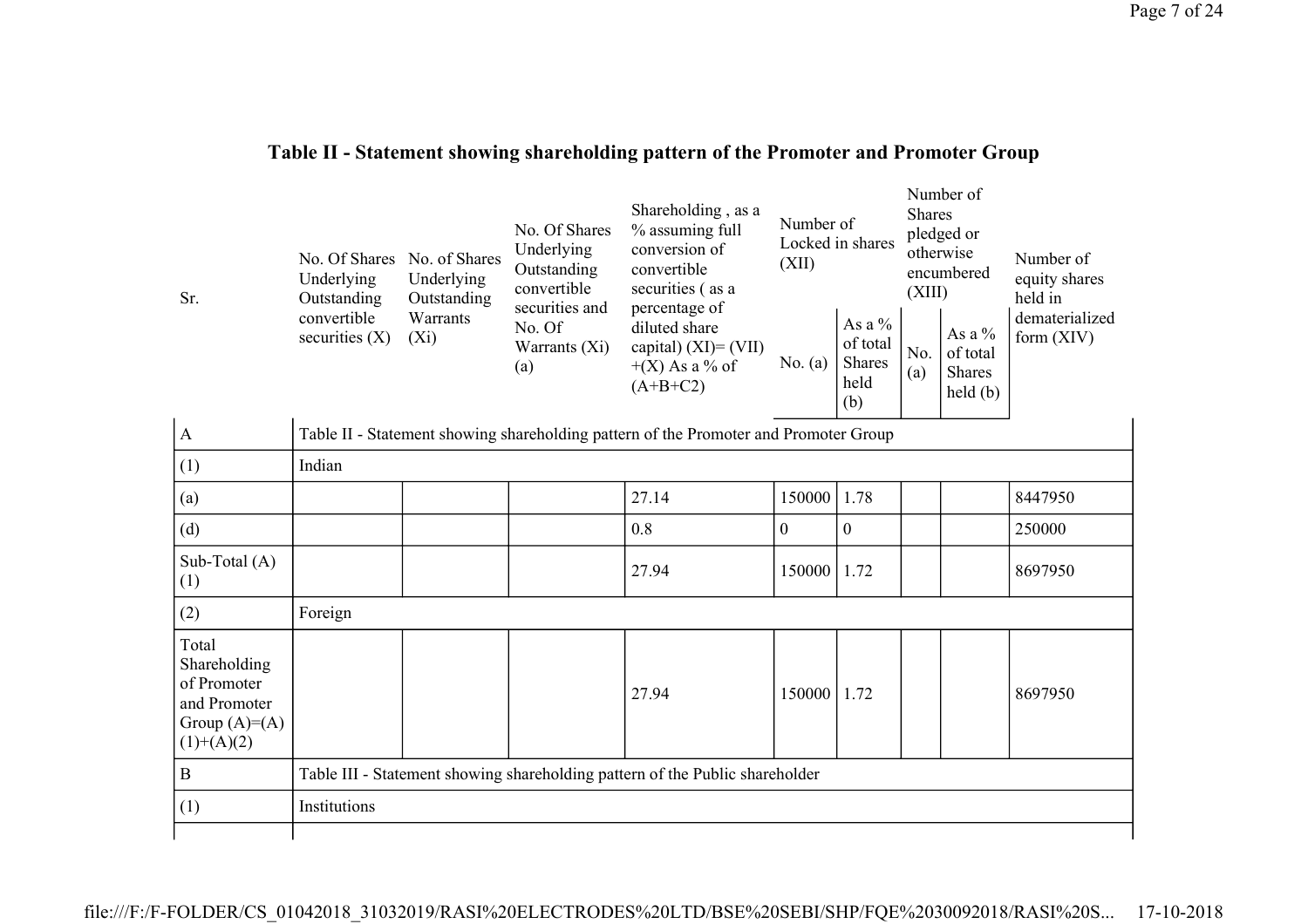| (3)                                                                       | Non-institutions |  |                                                                                               |               |                    |  |          |
|---------------------------------------------------------------------------|------------------|--|-----------------------------------------------------------------------------------------------|---------------|--------------------|--|----------|
| (a(i))                                                                    |                  |  | 35.53                                                                                         |               |                    |  | 10198011 |
| (a(ii))                                                                   |                  |  | 28.08                                                                                         |               |                    |  | 8741195  |
| (e)                                                                       |                  |  | 8.45                                                                                          |               |                    |  | 2629149  |
| Sub-Total (B)<br>(3)                                                      |                  |  | 72.06                                                                                         |               |                    |  | 21568355 |
| <b>Total Public</b><br>Shareholding<br>$(B)= (B)(1) +$<br>$(B)(2)+(B)(3)$ |                  |  | 72.06                                                                                         |               |                    |  | 21568355 |
| $\mathcal{C}$                                                             |                  |  | Table IV - Statement showing shareholding pattern of the Non Promoter- Non Public shareholder |               |                    |  |          |
| Total<br>$(A+B+C2)$                                                       |                  |  | 100                                                                                           | 150000   0.48 |                    |  | 30266305 |
| Total<br>$(A+B+C)$                                                        |                  |  | 100                                                                                           | 150000        | $\vert 0.48 \vert$ |  | 30266305 |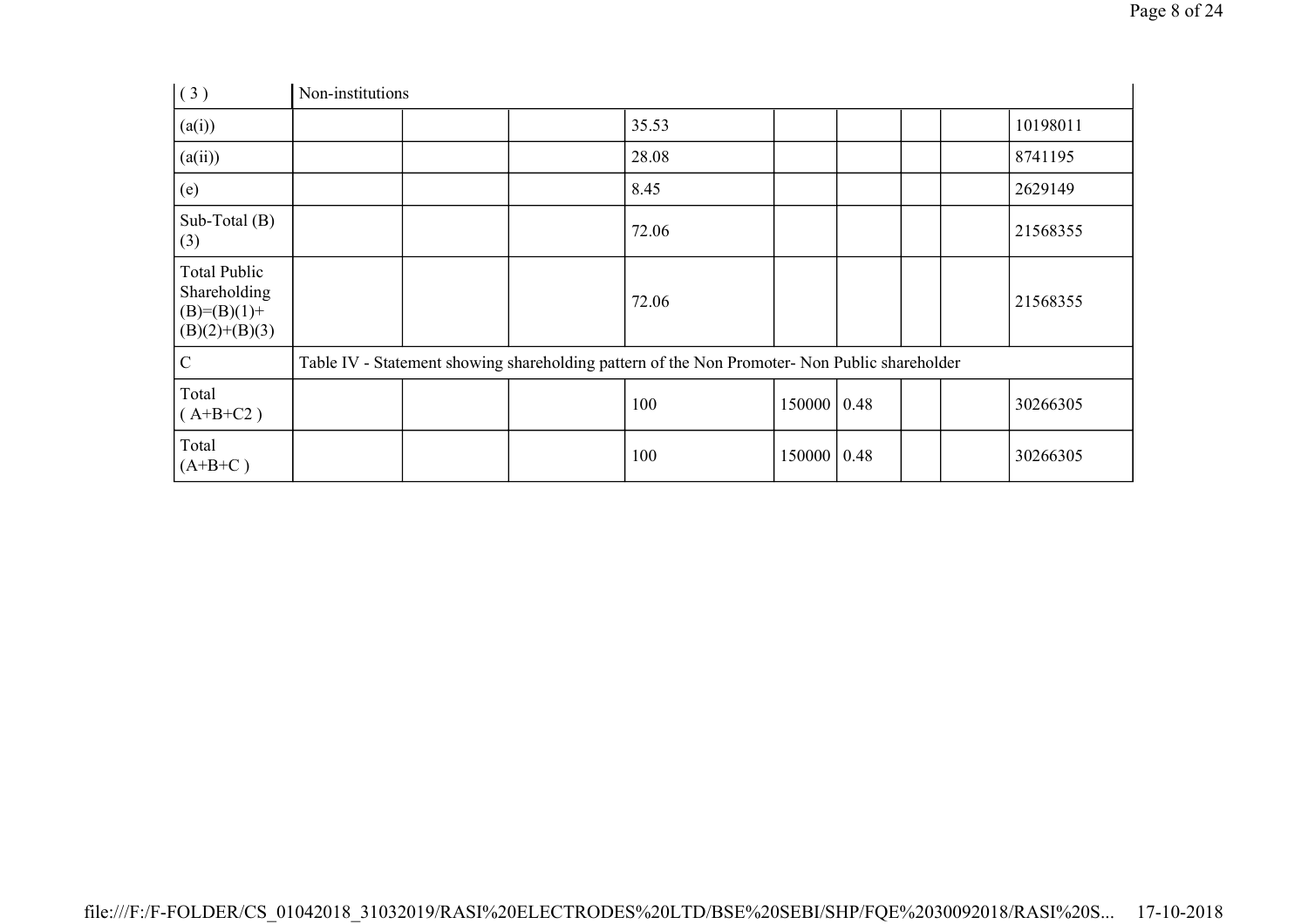| <b>Individuals/Hindu undivided Family</b>                                                                            |                                                               |                           |                             |                             |                                                      |                                  |  |  |  |  |
|----------------------------------------------------------------------------------------------------------------------|---------------------------------------------------------------|---------------------------|-----------------------------|-----------------------------|------------------------------------------------------|----------------------------------|--|--|--|--|
| Searial No.                                                                                                          | 1                                                             | $\overline{2}$            | 3                           | $\overline{4}$              | 5                                                    | 6                                |  |  |  |  |
| Name of the<br>Shareholders (I)                                                                                      | <b>B POPATLAL</b><br><b>KOTHARI</b>                           | P NITYA<br><b>KOTHARI</b> | P MANJULA<br><b>KOTHARI</b> | P KASHYAP<br><b>KOTHARI</b> | <b>POPATLAL</b><br><b>KOTHARI AND</b><br><b>SONS</b> | <b>RUCHI N</b><br><b>KOTHARI</b> |  |  |  |  |
| PAN(II)                                                                                                              | AAIPK7746D                                                    | AANPK2428F                | AAIPK7745A                  | AAOPK0675M                  | AAAHP2895Q                                           | AFIPJ0913Q                       |  |  |  |  |
| No. of fully paid<br>up equity shares<br>held (IV)                                                                   | 4956430                                                       | 1061485                   | 882700                      | 1213065                     | 218570                                               | 115700                           |  |  |  |  |
| No. Of Partly paid-<br>up equity shares<br>$\text{held}(V)$                                                          |                                                               |                           |                             |                             |                                                      |                                  |  |  |  |  |
| No. Of shares<br>underlying<br>Depository<br>Receipts (VI)                                                           |                                                               |                           |                             |                             |                                                      |                                  |  |  |  |  |
| Total nos. shares<br>held $(VII) = (IV) +$<br>$(V)$ + $(VI)$                                                         | 4956430                                                       | 1061485                   | 882700                      | 1213065                     | 218570                                               | 115700                           |  |  |  |  |
| Shareholding as a<br>% of total no. of<br>shares (calculated<br>as per SCRR,<br>1957) (VIII) As a<br>% of $(A+B+C2)$ | 15.92                                                         | 3.41                      | 2.84                        | 3.9                         | 0.7                                                  | 0.37                             |  |  |  |  |
|                                                                                                                      | Number of Voting Rights held in each class of securities (IX) |                           |                             |                             |                                                      |                                  |  |  |  |  |
| Class eg: $X$                                                                                                        | 4956430                                                       | 1061485                   | 882700                      | 1213065                     | 218570                                               | 115700                           |  |  |  |  |
| Class eg:y                                                                                                           |                                                               |                           |                             |                             |                                                      |                                  |  |  |  |  |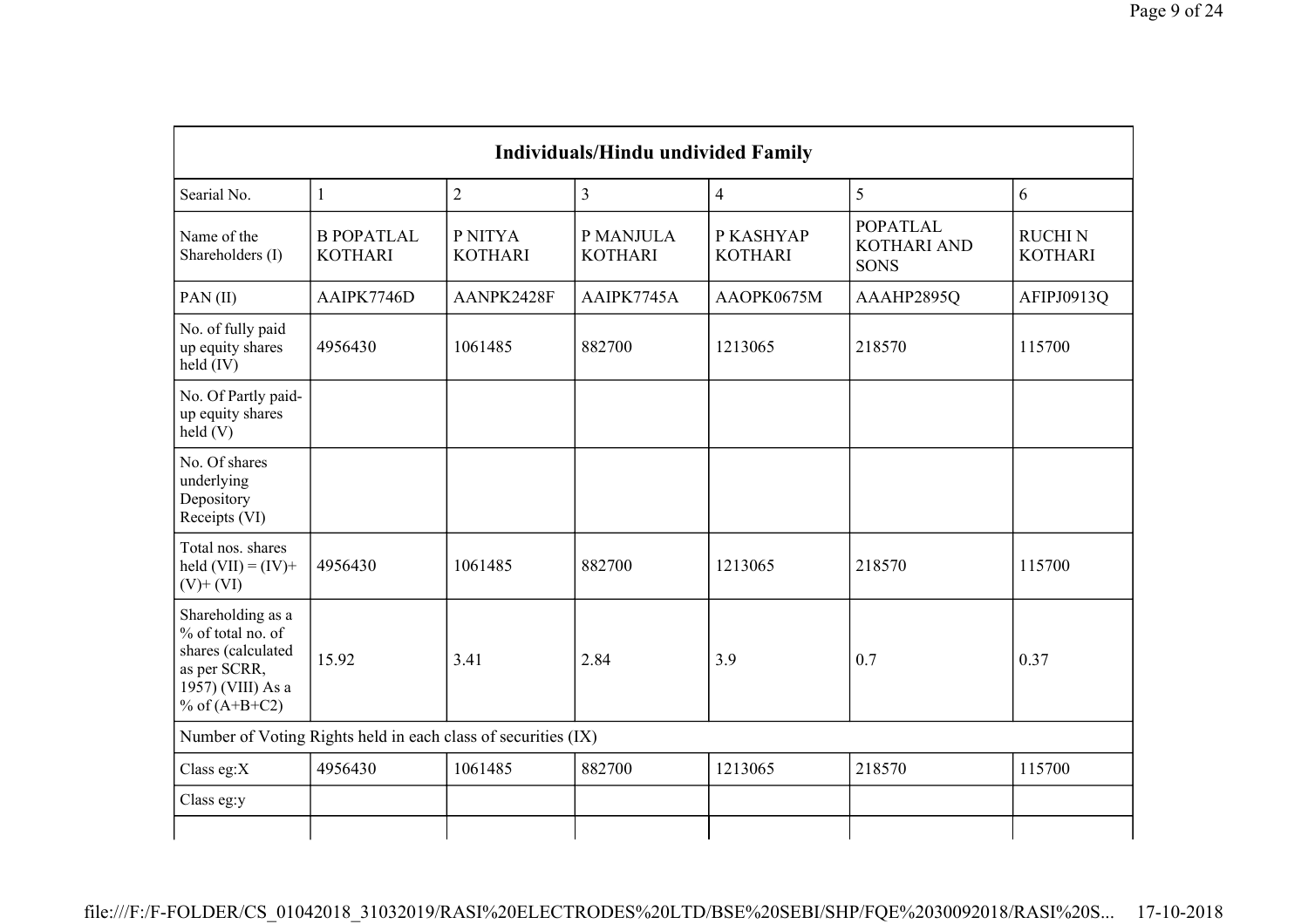| Total                                                                                                                                                                                        | 4956430                                                 | 1061485          | 882700           | 1213065          | 218570           | 115700           |
|----------------------------------------------------------------------------------------------------------------------------------------------------------------------------------------------|---------------------------------------------------------|------------------|------------------|------------------|------------------|------------------|
| Total as a % of<br><b>Total Voting rights</b>                                                                                                                                                | 15.92                                                   | 3.41             | 2.84             | 3.9              | 0.7              | 0.37             |
| No. Of Shares<br>Underlying<br>Outstanding<br>convertible<br>securities $(X)$                                                                                                                |                                                         |                  |                  |                  |                  |                  |
| No. of Shares<br>Underlying<br>Outstanding<br>Warrants (Xi)                                                                                                                                  |                                                         |                  |                  |                  |                  |                  |
| No. Of Shares<br>Underlying<br>Outstanding<br>convertible<br>securities and No.<br>Of Warrants (Xi)<br>(a)                                                                                   |                                                         |                  |                  |                  |                  |                  |
| Shareholding, as a<br>% assuming full<br>conversion of<br>convertible<br>securities (as a<br>percentage of<br>diluted share<br>capital) $(XI) = (VII)$<br>$+(Xi)(a)$ As a % of<br>$(A+B+C2)$ | 15.92                                                   | 3.41             | 2.84             | 3.9              | 0.7              | 0.37             |
| Number of Locked in shares (XII)                                                                                                                                                             |                                                         |                  |                  |                  |                  |                  |
| No. (a)                                                                                                                                                                                      | 150000                                                  | $\boldsymbol{0}$ | $\boldsymbol{0}$ | $\boldsymbol{0}$ | $\boldsymbol{0}$ | $\boldsymbol{0}$ |
| As a % of total<br>Shares held (b)                                                                                                                                                           | 3.03                                                    | $\boldsymbol{0}$ | $\boldsymbol{0}$ | $\boldsymbol{0}$ | $\boldsymbol{0}$ | $\boldsymbol{0}$ |
|                                                                                                                                                                                              | Number of Shares pledged or otherwise encumbered (XIII) |                  |                  |                  |                  |                  |
|                                                                                                                                                                                              |                                                         |                  |                  |                  |                  |                  |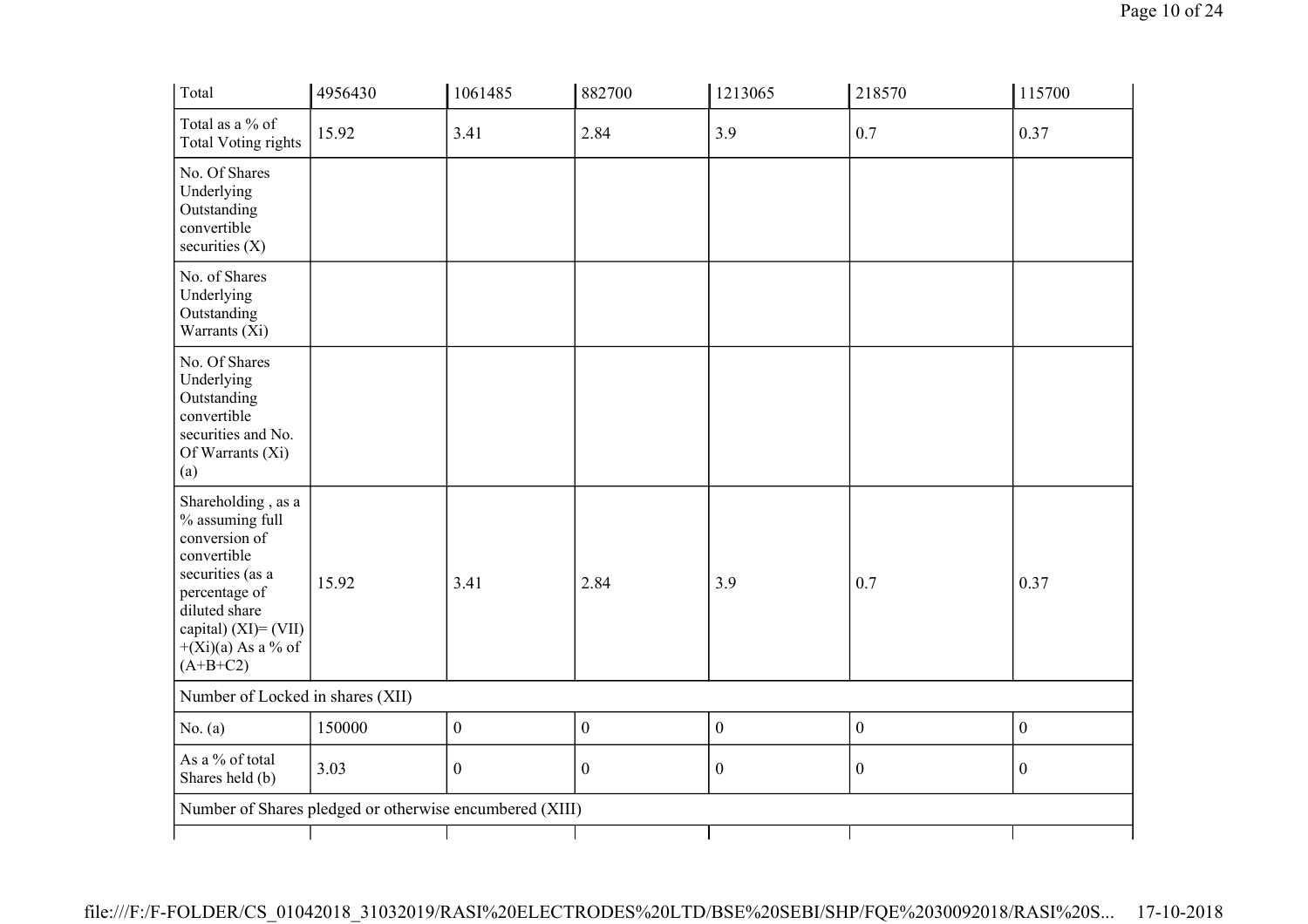| No. $(a)$                                                            |          |          |          |          |          |          |
|----------------------------------------------------------------------|----------|----------|----------|----------|----------|----------|
| As a % of total<br>Shares held (b)                                   |          |          |          |          |          |          |
| Number of equity<br>shares held in<br>dematerialized<br>form $(XIV)$ | 4956430  | 1061485  | 882700   | 1213065  | 218570   | 115700   |
| Reason for not providing PAN                                         |          |          |          |          |          |          |
| Reason for not<br>providing PAN                                      |          |          |          |          |          |          |
| Shareholder type                                                     | Promoter | Promoter | Promoter | Promoter | Promoter | Promoter |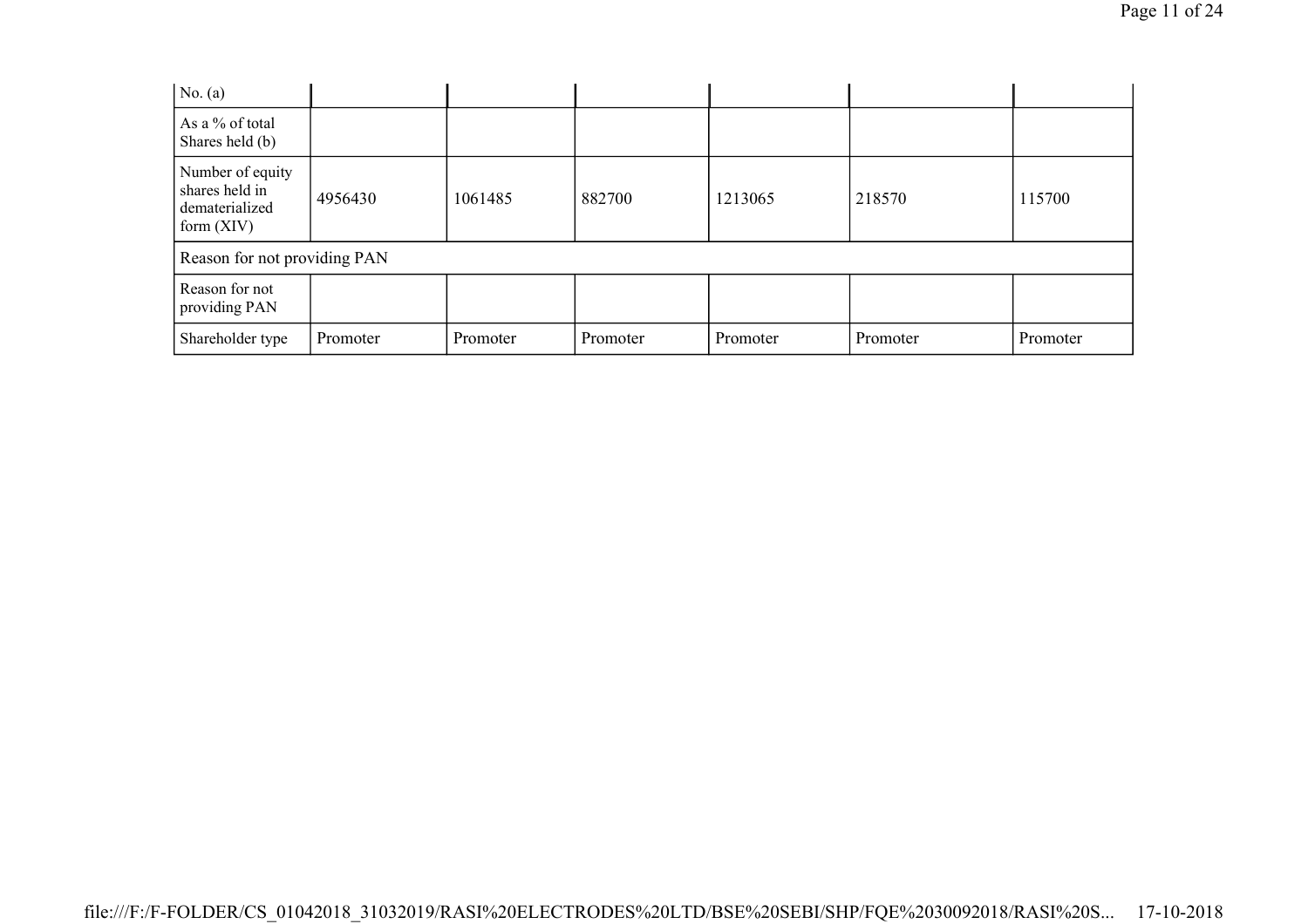| Individuals/Hindu undivided Family                                                                                   |                       |  |  |  |  |
|----------------------------------------------------------------------------------------------------------------------|-----------------------|--|--|--|--|
| Searial No.                                                                                                          |                       |  |  |  |  |
| Name of the<br>Shareholders (I)                                                                                      | Click here to go back |  |  |  |  |
| PAN(II)                                                                                                              | Total                 |  |  |  |  |
| No. of fully paid<br>up equity shares<br>held (IV)                                                                   | 8447950               |  |  |  |  |
| No. Of Partly paid-<br>up equity shares<br>held(V)                                                                   |                       |  |  |  |  |
| No. Of shares<br>underlying<br>Depository<br>Receipts (VI)                                                           |                       |  |  |  |  |
| Total nos. shares<br>held $(VII) = (IV) +$<br>$(V)$ + $(VI)$                                                         | 8447950               |  |  |  |  |
| Shareholding as a<br>% of total no. of<br>shares (calculated<br>as per SCRR,<br>1957) (VIII) As a<br>% of $(A+B+C2)$ | 27.14                 |  |  |  |  |
| Number of Voting Rights held in each class of securities (IX)                                                        |                       |  |  |  |  |
| Class eg: $X$                                                                                                        | 8447950               |  |  |  |  |
| Class eg:y                                                                                                           |                       |  |  |  |  |
| Total                                                                                                                | 8447950               |  |  |  |  |
|                                                                                                                      |                       |  |  |  |  |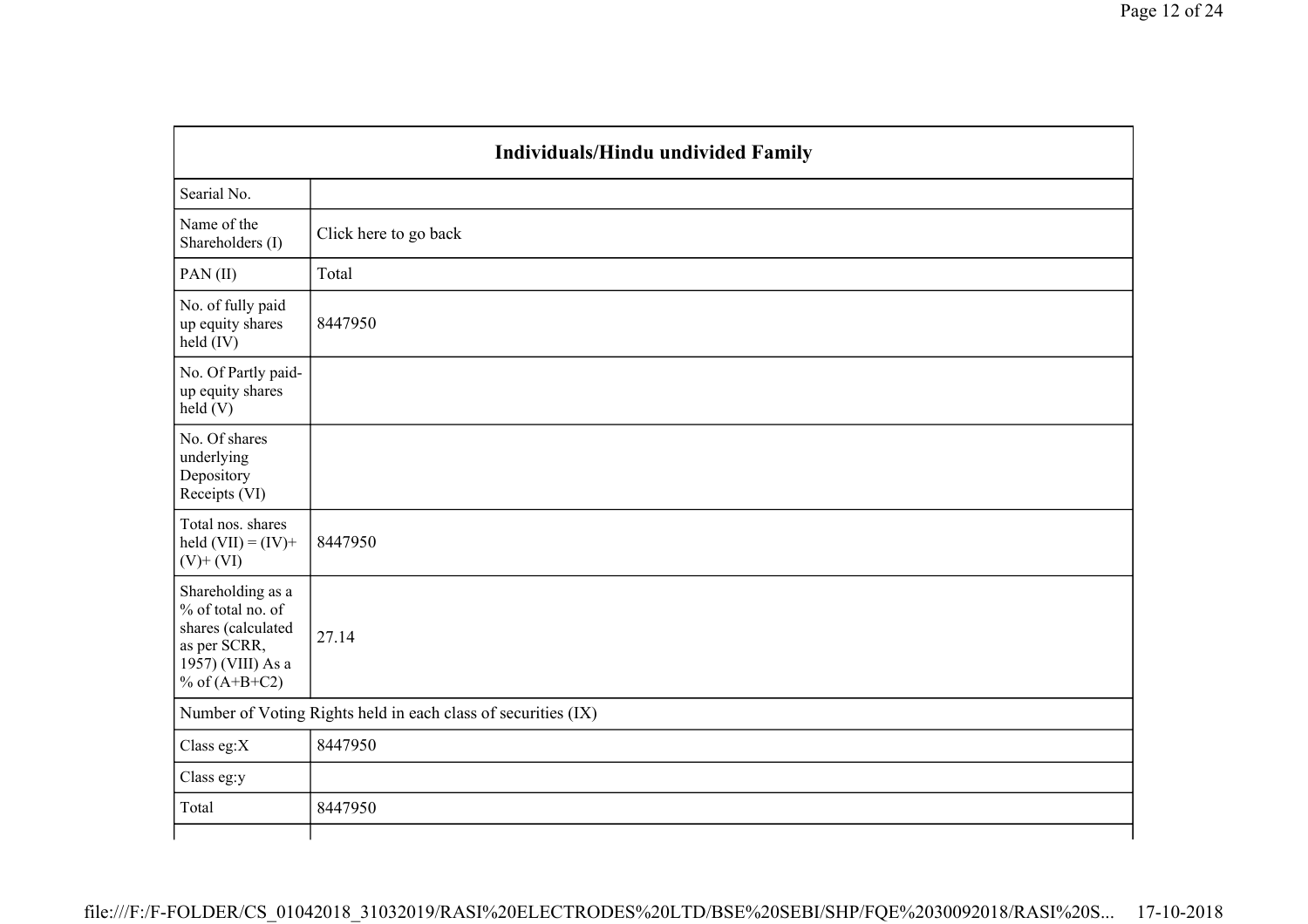| Total as a % of<br><b>Total Voting rights</b>                                                                                                                                                | 27.14                                                   |  |  |  |  |  |
|----------------------------------------------------------------------------------------------------------------------------------------------------------------------------------------------|---------------------------------------------------------|--|--|--|--|--|
| No. Of Shares<br>Underlying<br>Outstanding<br>convertible<br>securities $(X)$                                                                                                                |                                                         |  |  |  |  |  |
| No. of Shares<br>Underlying<br>Outstanding<br>Warrants (Xi)                                                                                                                                  |                                                         |  |  |  |  |  |
| No. Of Shares<br>Underlying<br>Outstanding<br>convertible<br>securities and No.<br>Of Warrants (Xi)<br>(a)                                                                                   |                                                         |  |  |  |  |  |
| Shareholding, as a<br>% assuming full<br>conversion of<br>convertible<br>securities (as a<br>percentage of<br>diluted share<br>capital) $(XI) = (VII)$<br>$+(Xi)(a)$ As a % of<br>$(A+B+C2)$ | 27.14                                                   |  |  |  |  |  |
| Number of Locked in shares (XII)                                                                                                                                                             |                                                         |  |  |  |  |  |
| No. $(a)$                                                                                                                                                                                    | 150000                                                  |  |  |  |  |  |
| As a % of total<br>Shares held (b)                                                                                                                                                           | 1.78                                                    |  |  |  |  |  |
|                                                                                                                                                                                              | Number of Shares pledged or otherwise encumbered (XIII) |  |  |  |  |  |
| No. $(a)$                                                                                                                                                                                    |                                                         |  |  |  |  |  |
|                                                                                                                                                                                              |                                                         |  |  |  |  |  |

Page 13 of 24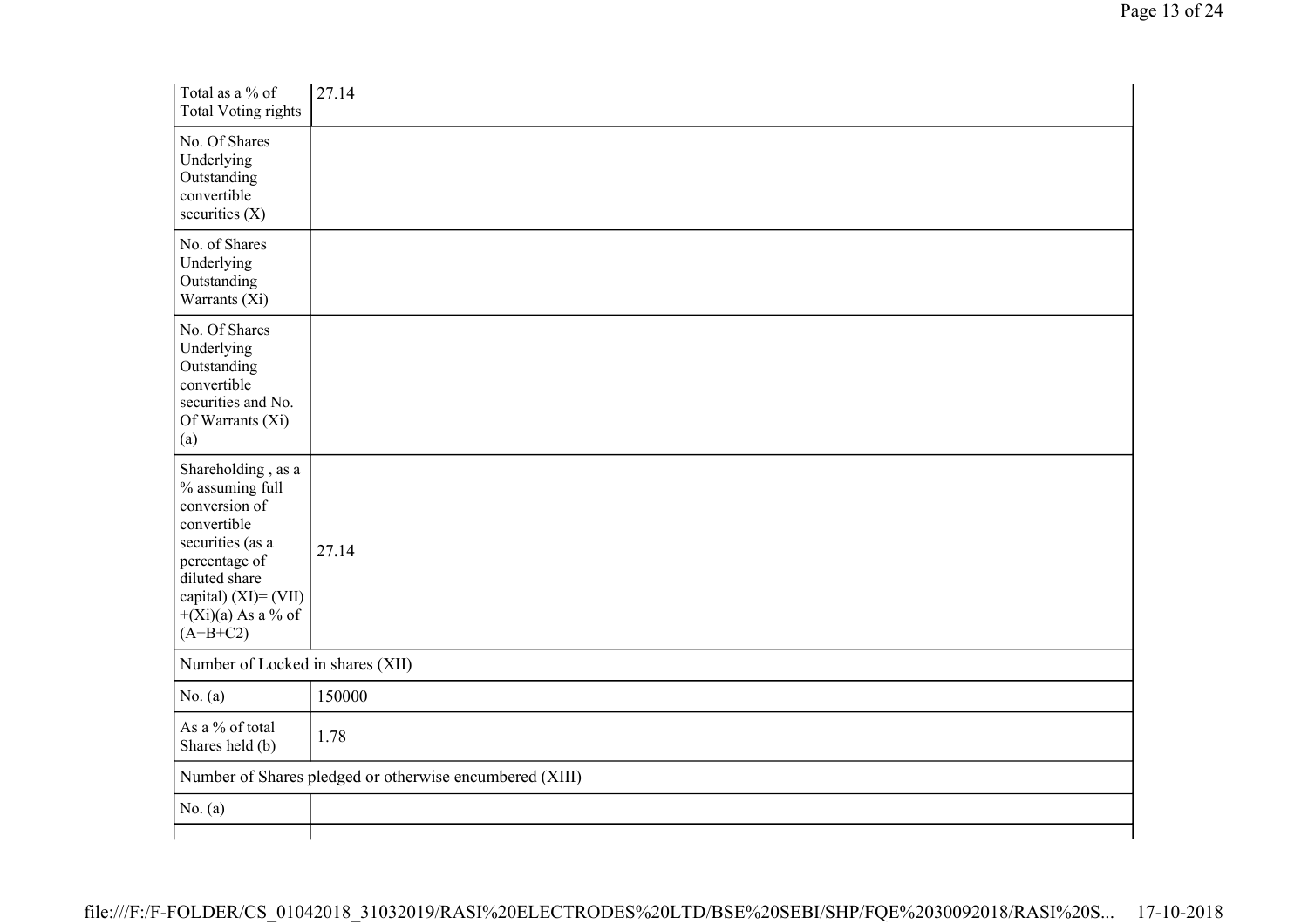| As a % of total<br>Shares held (b)                                   |         |
|----------------------------------------------------------------------|---------|
| Number of equity<br>shares held in<br>dematerialized<br>form $(XIV)$ | 8447950 |
| Reason for not providing PAN                                         |         |
| Reason for not<br>providing PAN                                      |         |
| Shareholder type                                                     |         |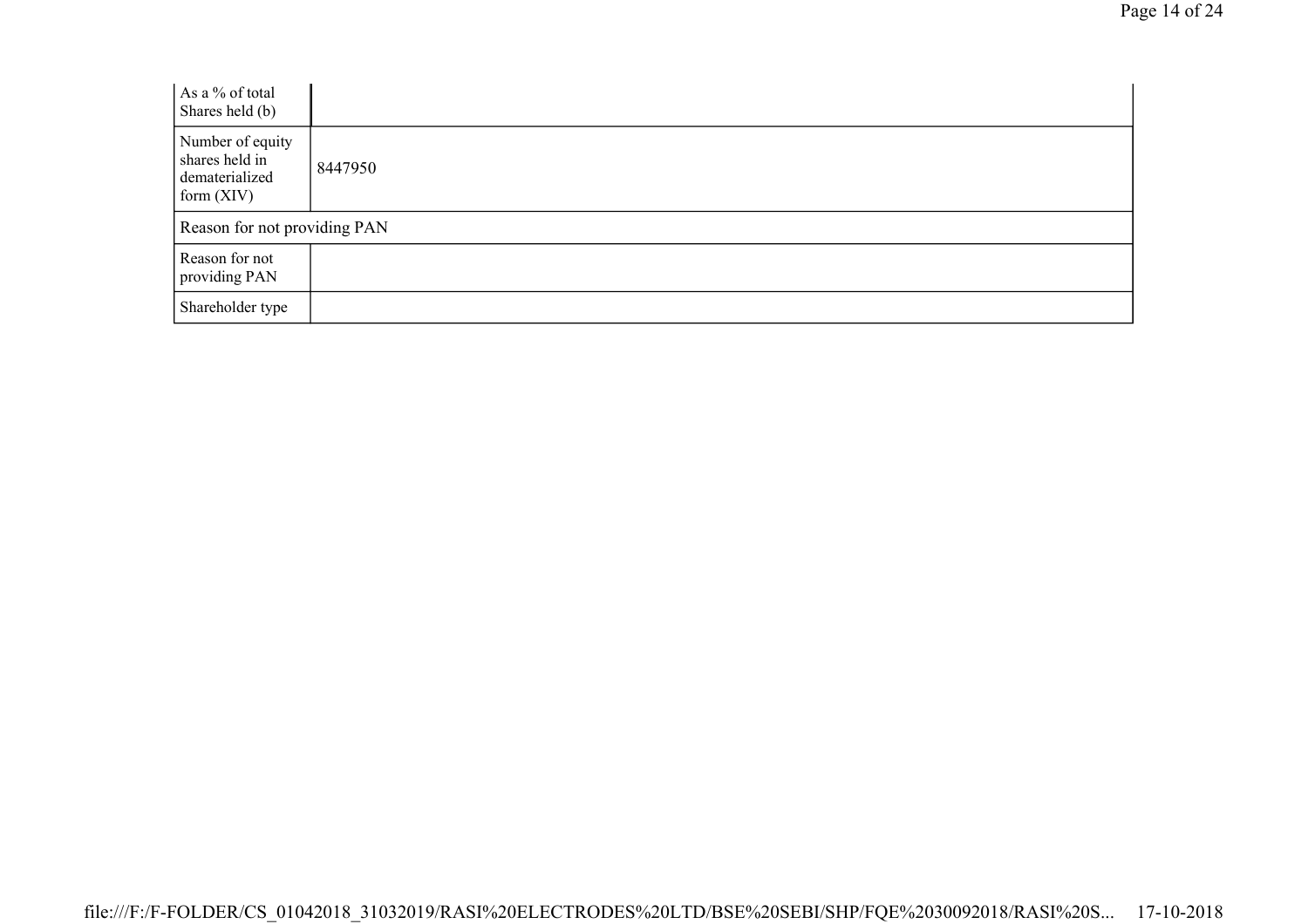|                                                                                                                      | Any Other (specify)                                           |                       |  |  |  |  |  |
|----------------------------------------------------------------------------------------------------------------------|---------------------------------------------------------------|-----------------------|--|--|--|--|--|
| Searial No.                                                                                                          | $\mathbf{1}$                                                  |                       |  |  |  |  |  |
| Category                                                                                                             | <b>Bodies Corporate</b>                                       | Click here to go back |  |  |  |  |  |
| Name of the<br>Shareholders (I)                                                                                      | <b>BPK DEVELOPERS P LTD</b>                                   |                       |  |  |  |  |  |
| PAN(II)                                                                                                              | AAHFB9968P                                                    | Total                 |  |  |  |  |  |
| No. of the<br>Shareholders (I)                                                                                       | 1                                                             | $\mathbf{1}$          |  |  |  |  |  |
| No. of fully paid<br>up equity shares<br>held (IV)                                                                   | 250000                                                        | 250000                |  |  |  |  |  |
| No. Of Partly paid-<br>up equity shares<br>held(V)                                                                   |                                                               |                       |  |  |  |  |  |
| No. Of shares<br>underlying<br>Depository<br>Receipts (VI)                                                           |                                                               |                       |  |  |  |  |  |
| Total nos. shares<br>held $(VII) = (IV) +$<br>$(V)$ + $(VI)$                                                         | 250000                                                        | 250000                |  |  |  |  |  |
| Shareholding as a<br>% of total no. of<br>shares (calculated<br>as per SCRR,<br>1957) (VIII) As a<br>% of $(A+B+C2)$ | 0.8                                                           | 0.8                   |  |  |  |  |  |
|                                                                                                                      | Number of Voting Rights held in each class of securities (IX) |                       |  |  |  |  |  |
|                                                                                                                      |                                                               |                       |  |  |  |  |  |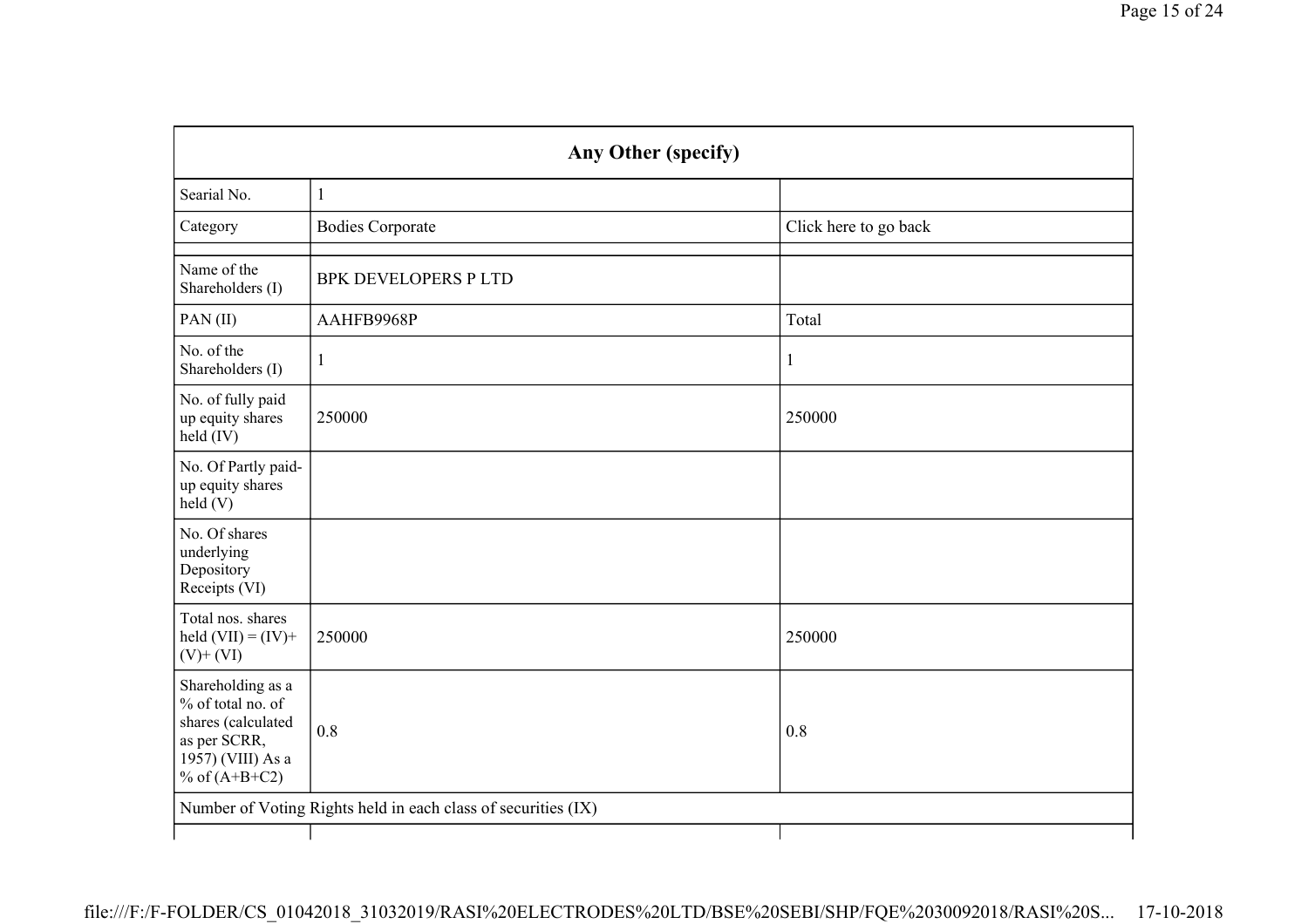| Class eg: X                                                                                                                                                                              | 250000           | 250000           |
|------------------------------------------------------------------------------------------------------------------------------------------------------------------------------------------|------------------|------------------|
| Class eg:y                                                                                                                                                                               |                  |                  |
| Total                                                                                                                                                                                    | 250000           | 250000           |
| Total as a % of<br><b>Total Voting rights</b>                                                                                                                                            | 0.8              | 0.8              |
| No. Of Shares<br>Underlying<br>Outstanding<br>convertible<br>securities $(X)$                                                                                                            |                  |                  |
| No. of Shares<br>Underlying<br>Outstanding<br>Warrants (Xi)                                                                                                                              |                  |                  |
| No. Of Shares<br>Underlying<br>Outstanding<br>convertible<br>securities and No.<br>Of Warrants (Xi)<br>(a)                                                                               |                  |                  |
| Shareholding, as a<br>% assuming full<br>conversion of<br>convertible<br>securities (as a<br>percentage of<br>diluted share<br>capital) $(XI) = (VII)$<br>$+(X)$ As a % of<br>$(A+B+C2)$ | 0.8              | 0.8              |
| Number of Locked in shares (XII)                                                                                                                                                         |                  |                  |
| No. $(a)$                                                                                                                                                                                | $\boldsymbol{0}$ | $\mathbf{0}$     |
|                                                                                                                                                                                          | $\boldsymbol{0}$ | $\boldsymbol{0}$ |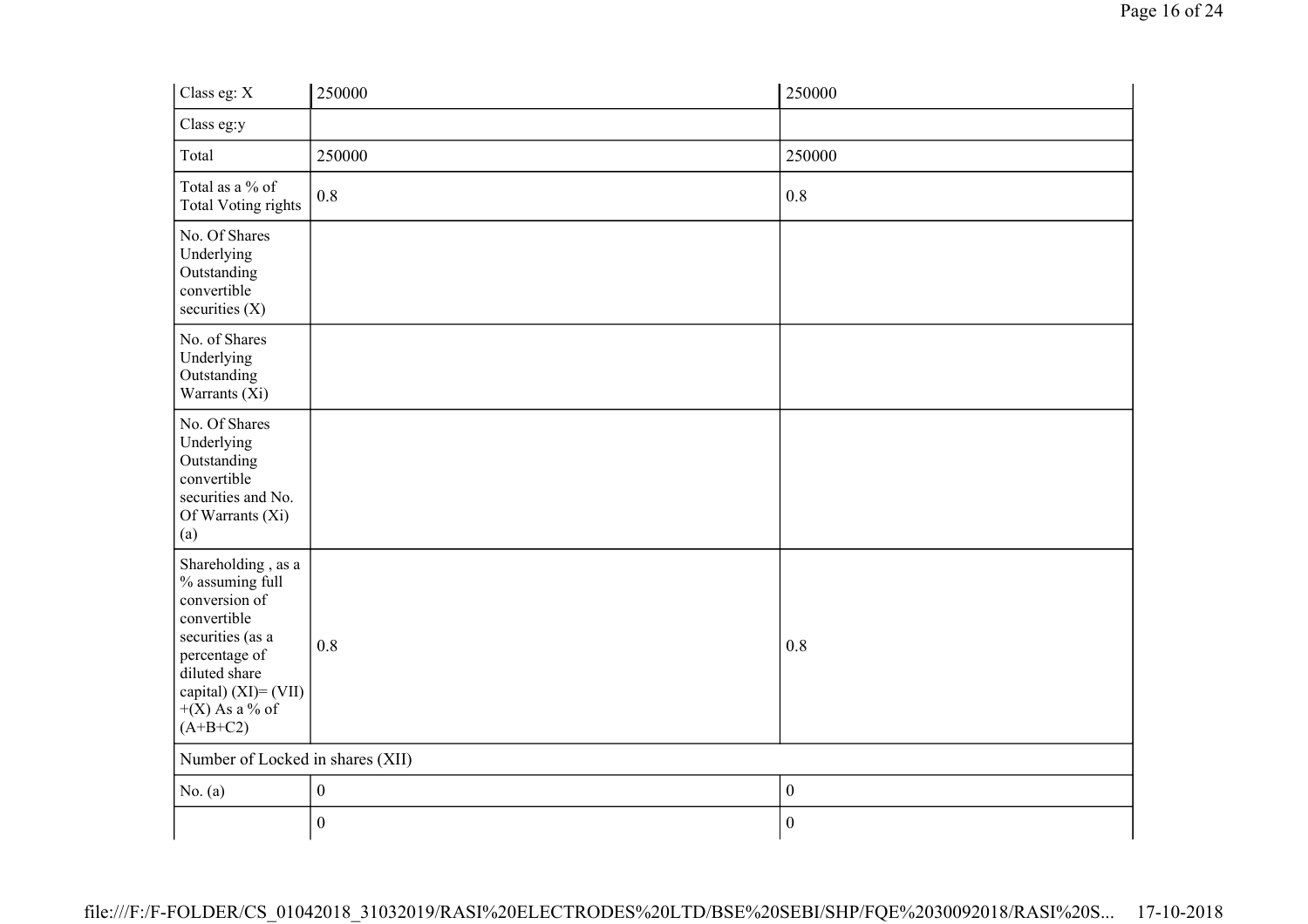| As a % of total<br>Shares held (b)                                   |                                                         |        |
|----------------------------------------------------------------------|---------------------------------------------------------|--------|
|                                                                      | Number of Shares pledged or otherwise encumbered (XIII) |        |
| No. $(a)$                                                            |                                                         |        |
| As a % of total<br>Shares held (b)                                   |                                                         |        |
| Number of equity<br>shares held in<br>dematerialized<br>form $(XIV)$ | 250000                                                  | 250000 |
| Reason for not providing PAN                                         |                                                         |        |
| Reason for not<br>providing PAN                                      |                                                         |        |
| Shareholder type                                                     | Promoter                                                |        |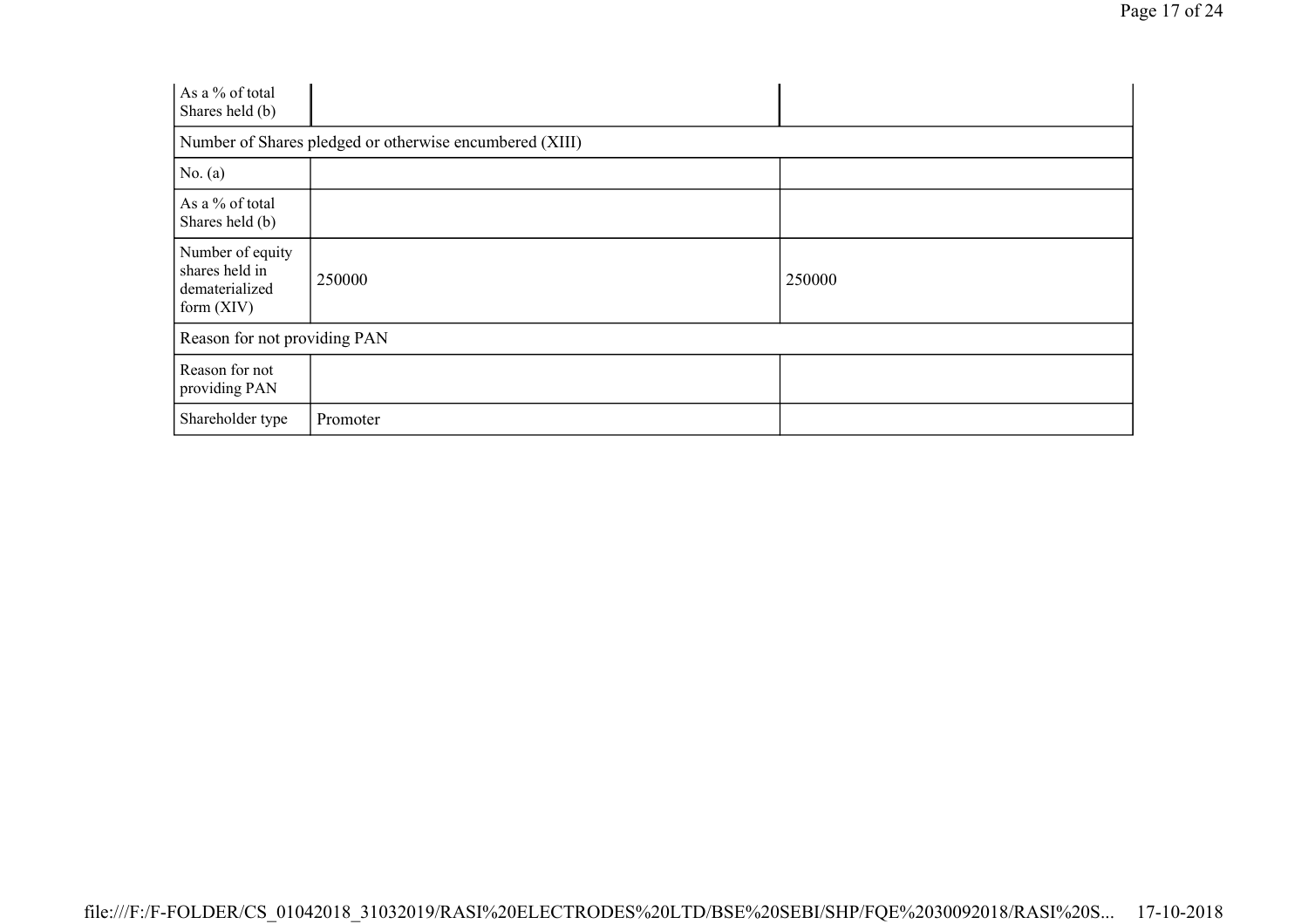|                                                                                                                      | Individuals - ii. Individual shareholders holding nominal share capital in excess of Rs. 2 lakhs. |                                |                                    |                                         |                                  |                          |
|----------------------------------------------------------------------------------------------------------------------|---------------------------------------------------------------------------------------------------|--------------------------------|------------------------------------|-----------------------------------------|----------------------------------|--------------------------|
| Searial No.                                                                                                          | $\mathbf{1}$                                                                                      | $\overline{2}$                 | $\overline{3}$                     | $\overline{4}$                          | 5                                |                          |
| Name of the<br>Shareholders (I)                                                                                      | <b>CHANDRAKALA</b><br><b>KOTHARI</b>                                                              | <b>B UTTAM</b><br><b>KUMAR</b> | <b>B RANJEET</b><br><b>KOTHARI</b> | <b>JALPA HITESH</b><br><b>DHARAMSHI</b> | <b>PANKAJ</b><br><b>KOTHARIT</b> | Click here to<br>go back |
| PAN(II)                                                                                                              | AAEPC5084C                                                                                        | AAFPK4604H                     | AAKPK6088N                         | AGKPD4461A                              | AITPP5447M                       | Total                    |
| No. of fully paid<br>up equity shares<br>held (IV)                                                                   | 992445                                                                                            | 656140                         | 990000                             | 616547                                  | 477474                           | 3732606                  |
| No. Of Partly paid-<br>up equity shares<br>held (V)                                                                  |                                                                                                   |                                |                                    |                                         |                                  |                          |
| No. Of shares<br>underlying<br>Depository<br>Receipts (VI)                                                           |                                                                                                   |                                |                                    |                                         |                                  |                          |
| Total nos. shares<br>held $(VII) = (IV) +$<br>$(V)$ + $(VI)$                                                         | 992445                                                                                            | 656140                         | 990000                             | 616547                                  | 477474                           | 3732606                  |
| Shareholding as a<br>% of total no. of<br>shares (calculated<br>as per SCRR,<br>1957) (VIII) As a<br>% of $(A+B+C2)$ | 3.19                                                                                              | 2.11                           | 3.18                               | 1.98                                    | 1.53                             | 11.99                    |
|                                                                                                                      | Number of Voting Rights held in each class of securities (IX)                                     |                                |                                    |                                         |                                  |                          |
| Class eg: X                                                                                                          | 992445                                                                                            | 656140                         | 990000                             | 616547                                  | 477474                           | 3732606                  |
| Class eg:y                                                                                                           |                                                                                                   |                                |                                    |                                         |                                  |                          |
| Total                                                                                                                | 992445                                                                                            | 656140                         | 990000                             | 616547                                  | 477474                           | 3732606                  |
|                                                                                                                      |                                                                                                   |                                |                                    |                                         |                                  |                          |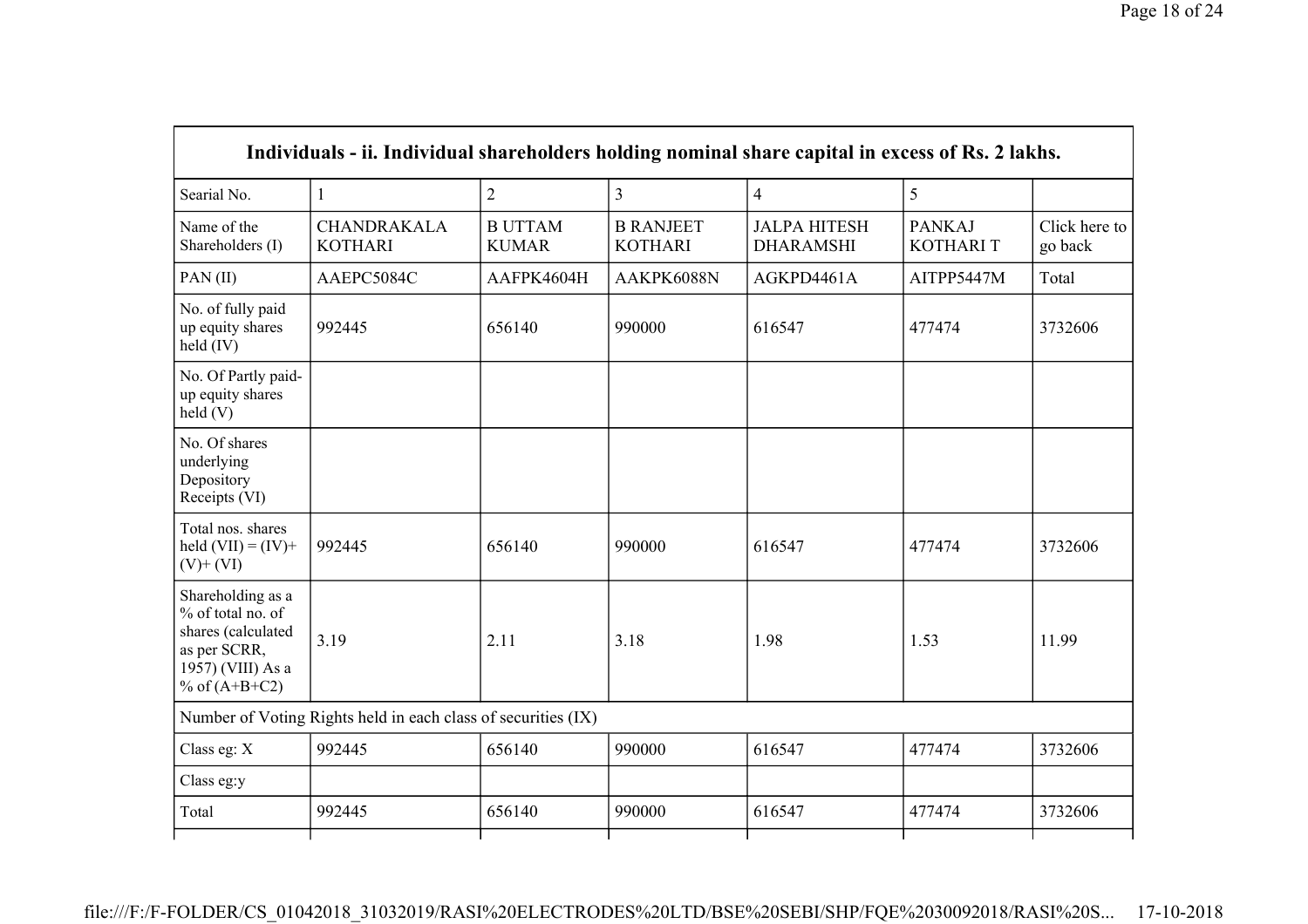| Total as a % of<br><b>Total Voting rights</b>                                                                                                                                            | 3.19   | 2.11   | 3.18   | 1.98   | 1.53   | 11.99   |
|------------------------------------------------------------------------------------------------------------------------------------------------------------------------------------------|--------|--------|--------|--------|--------|---------|
| No. Of Shares<br>Underlying<br>Outstanding<br>convertible<br>securities $(X)$                                                                                                            |        |        |        |        |        |         |
| No. of Shares<br>Underlying<br>Outstanding<br>Warrants (Xi)                                                                                                                              |        |        |        |        |        |         |
| No. Of Shares<br>Underlying<br>Outstanding<br>convertible<br>securities and No.<br>Of Warrants (Xi)<br>(a)                                                                               |        |        |        |        |        |         |
| Shareholding, as a<br>% assuming full<br>conversion of<br>convertible<br>securities (as a<br>percentage of<br>diluted share<br>capital) $(XI) = (VII)$<br>$+(X)$ As a % of<br>$(A+B+C2)$ | 3.19   | 2.11   | 3.18   | 1.98   | 1.53   | 11.99   |
| Number of Locked in shares (XII)                                                                                                                                                         |        |        |        |        |        |         |
| No. (a)                                                                                                                                                                                  |        |        |        |        |        |         |
| As a % of total<br>Shares held (b)                                                                                                                                                       |        |        |        |        |        |         |
| Number of equity<br>shares held in<br>dematerialized<br>form (XIV)                                                                                                                       | 992445 | 656140 | 990000 | 616547 | 477474 | 3732606 |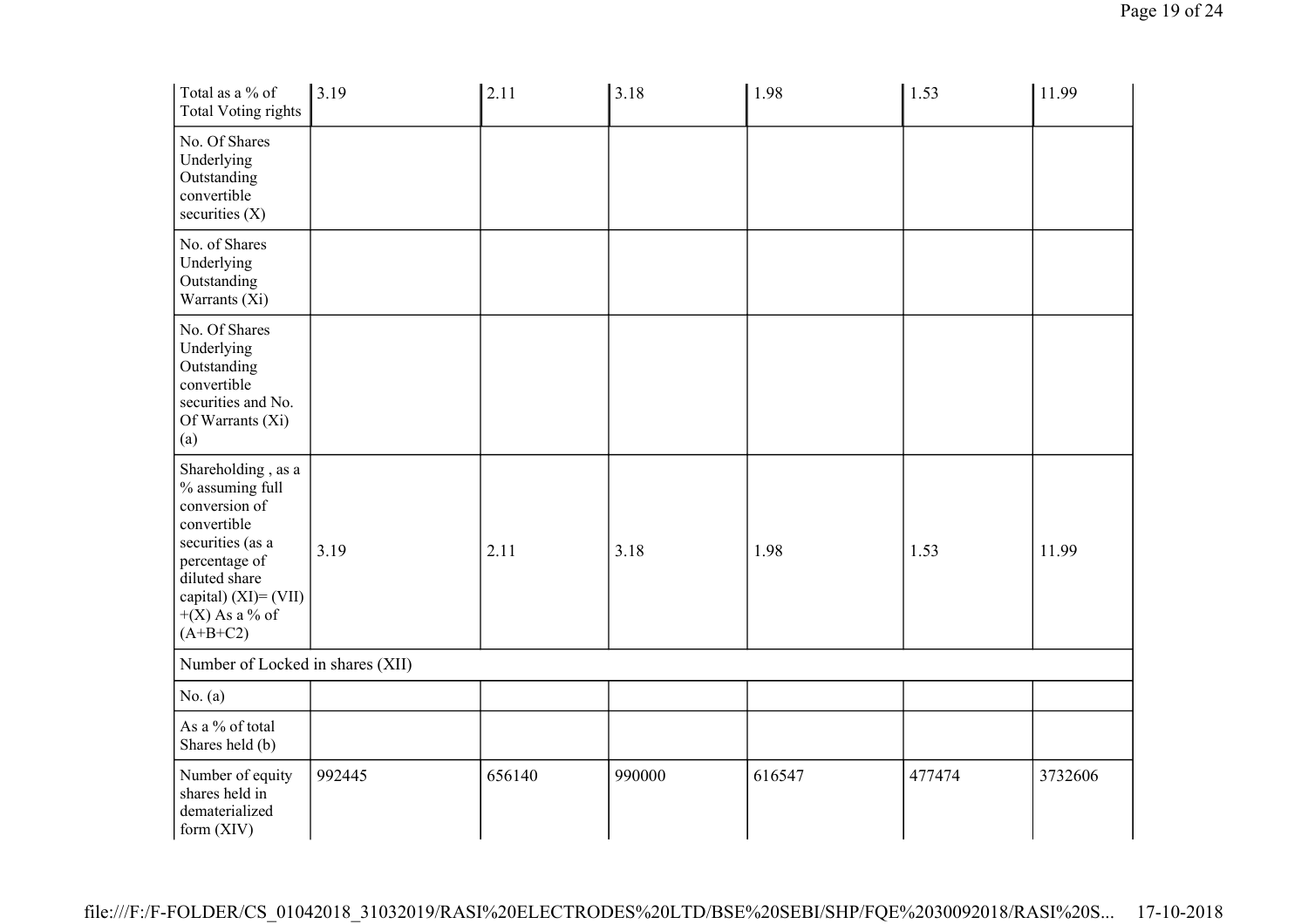| Reason for not providing PAN    |  |  |  |  |  |  |
|---------------------------------|--|--|--|--|--|--|
| Reason for not<br>providing PAN |  |  |  |  |  |  |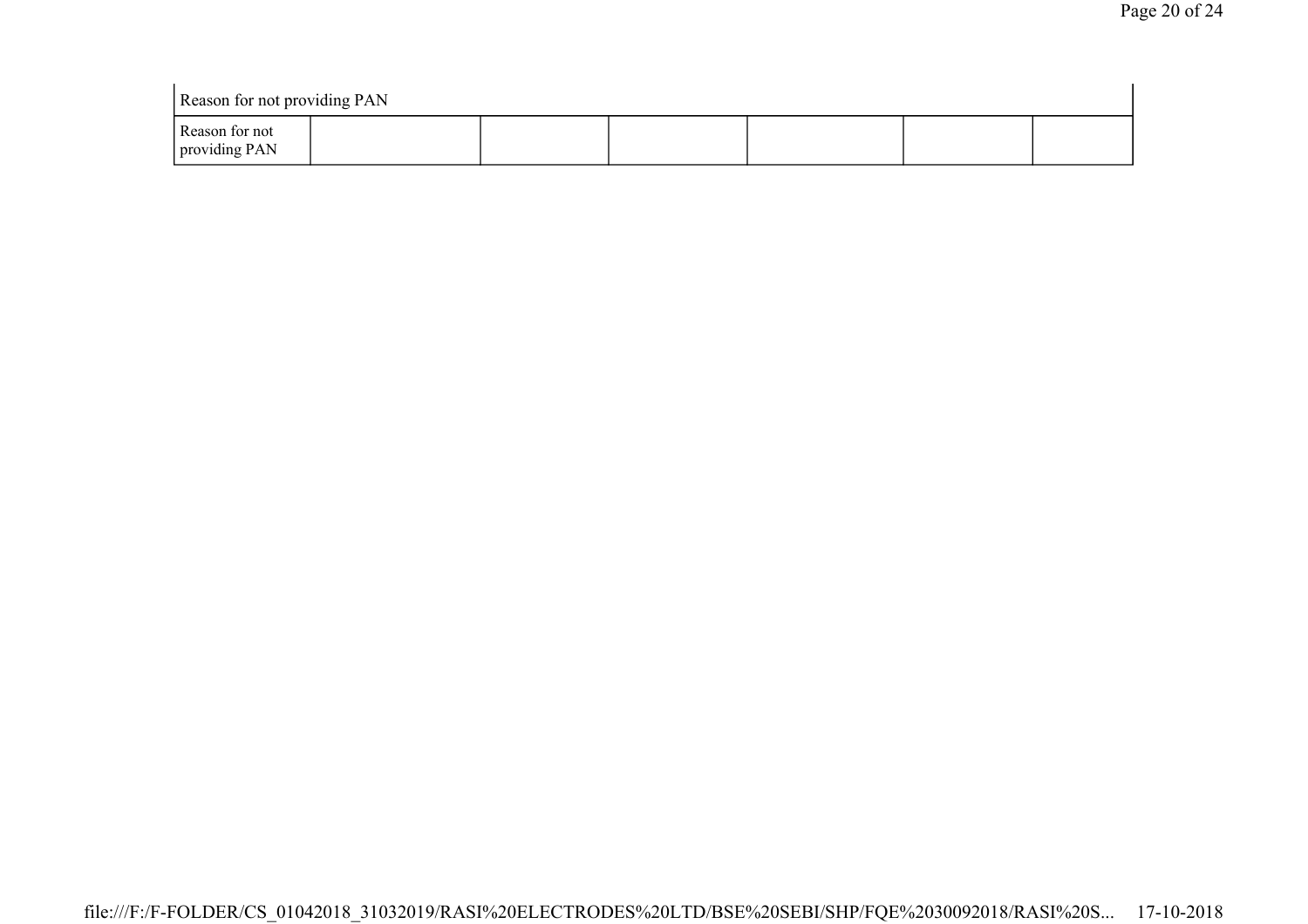| Any Other (specify)                                                          |                                            |                     |                |                              |                            |                          |  |
|------------------------------------------------------------------------------|--------------------------------------------|---------------------|----------------|------------------------------|----------------------------|--------------------------|--|
| Searial No.                                                                  | $\mathbf{1}$                               | $\overline{2}$      | $\overline{3}$ | $\overline{4}$               | 5                          |                          |  |
| Category                                                                     | <b>Bodies Corporate</b>                    | Clearing<br>Members | <b>HUF</b>     | Non-Resident Indian<br>(NRI) | <b>Bodies</b><br>Corporate |                          |  |
| Category / More<br>than 1 percentage                                         | More than 1 percentage of<br>shareholding  | Category            | Category       | Category                     | Category                   |                          |  |
| Name of the<br>Shareholders (I)                                              | <b>AADRIK DISTRIBUTORS P</b><br><b>LTD</b> |                     |                |                              |                            | Click here to go<br>back |  |
| PAN(II)                                                                      | AAECA6320J                                 |                     |                |                              |                            | Total                    |  |
| No. of the<br>Shareholders (I)                                               |                                            | 10                  | 146            | 32                           | 76                         | 264                      |  |
| No. of fully paid<br>up equity shares<br>held (IV)                           | 449965                                     | 148146              | 992719         | 219896                       | 924998                     | 2285759                  |  |
| No. Of Partly paid-<br>up equity shares<br>held(V)                           |                                            |                     |                |                              |                            |                          |  |
| No. Of shares<br>underlying<br>Depository<br>Receipts (VI)                   |                                            |                     |                |                              |                            |                          |  |
| Total nos. shares<br>held $(VII) = (IV) +$<br>$(V)$ + $(VI)$                 | 449965                                     | 148146              | 992719         | 219896                       | 924998                     | 2285759                  |  |
| Shareholding as a<br>% of total no. of<br>shares (calculated<br>as per SCRR, | 1.45                                       | 0.48                | 3.19           | 0.71                         | 2.97                       | 7.35                     |  |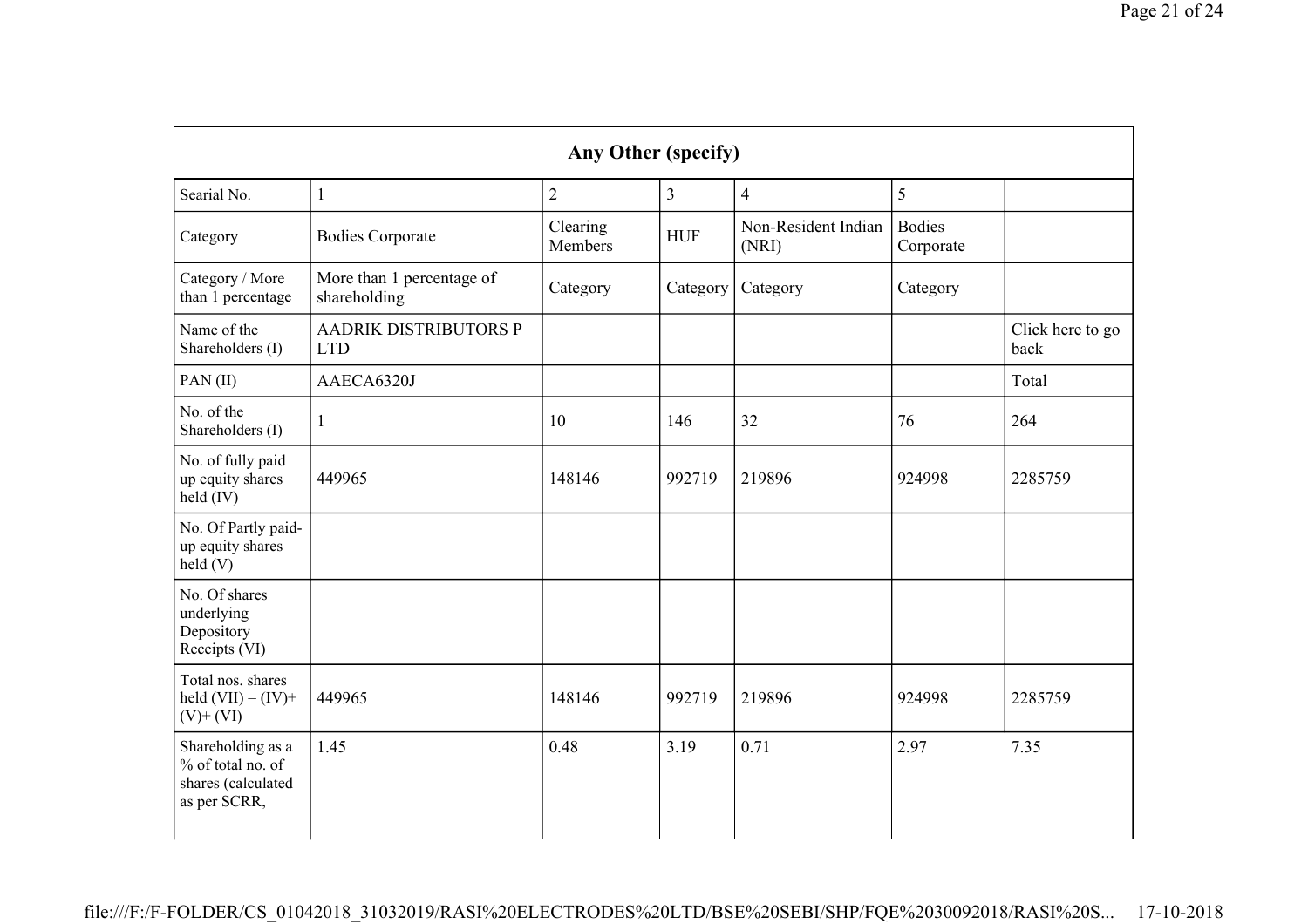| 1957) (VIII) As a<br>% of $(A+B+C2)$                                                                                                                                                     |        |        |        |        |        |         |  |
|------------------------------------------------------------------------------------------------------------------------------------------------------------------------------------------|--------|--------|--------|--------|--------|---------|--|
| Number of Voting Rights held in each class of securities (IX)                                                                                                                            |        |        |        |        |        |         |  |
| Class eg: X                                                                                                                                                                              | 449965 | 148146 | 992719 | 219896 | 924998 | 2285759 |  |
| Class eg:y                                                                                                                                                                               |        |        |        |        |        |         |  |
| Total                                                                                                                                                                                    | 449965 | 148146 | 992719 | 219896 | 924998 | 2285759 |  |
| Total as a % of<br><b>Total Voting rights</b>                                                                                                                                            | 1.45   | 0.48   | 3.19   | 0.71   | 2.97   | 7.35    |  |
| No. Of Shares<br>Underlying<br>Outstanding<br>convertible<br>securities $(X)$                                                                                                            |        |        |        |        |        |         |  |
| No. of Shares<br>Underlying<br>Outstanding<br>Warrants (Xi)                                                                                                                              |        |        |        |        |        |         |  |
| No. Of Shares<br>Underlying<br>Outstanding<br>convertible<br>securities and No.<br>Of Warrants (Xi)<br>(a)                                                                               |        |        |        |        |        |         |  |
| Shareholding, as a<br>% assuming full<br>conversion of<br>convertible<br>securities (as a<br>percentage of<br>diluted share<br>capital) $(XI) = (VII)$<br>$+(X)$ As a % of<br>$(A+B+C2)$ | 1.45   | 0.48   | 3.19   | 0.71   | 2.97   | 7.35    |  |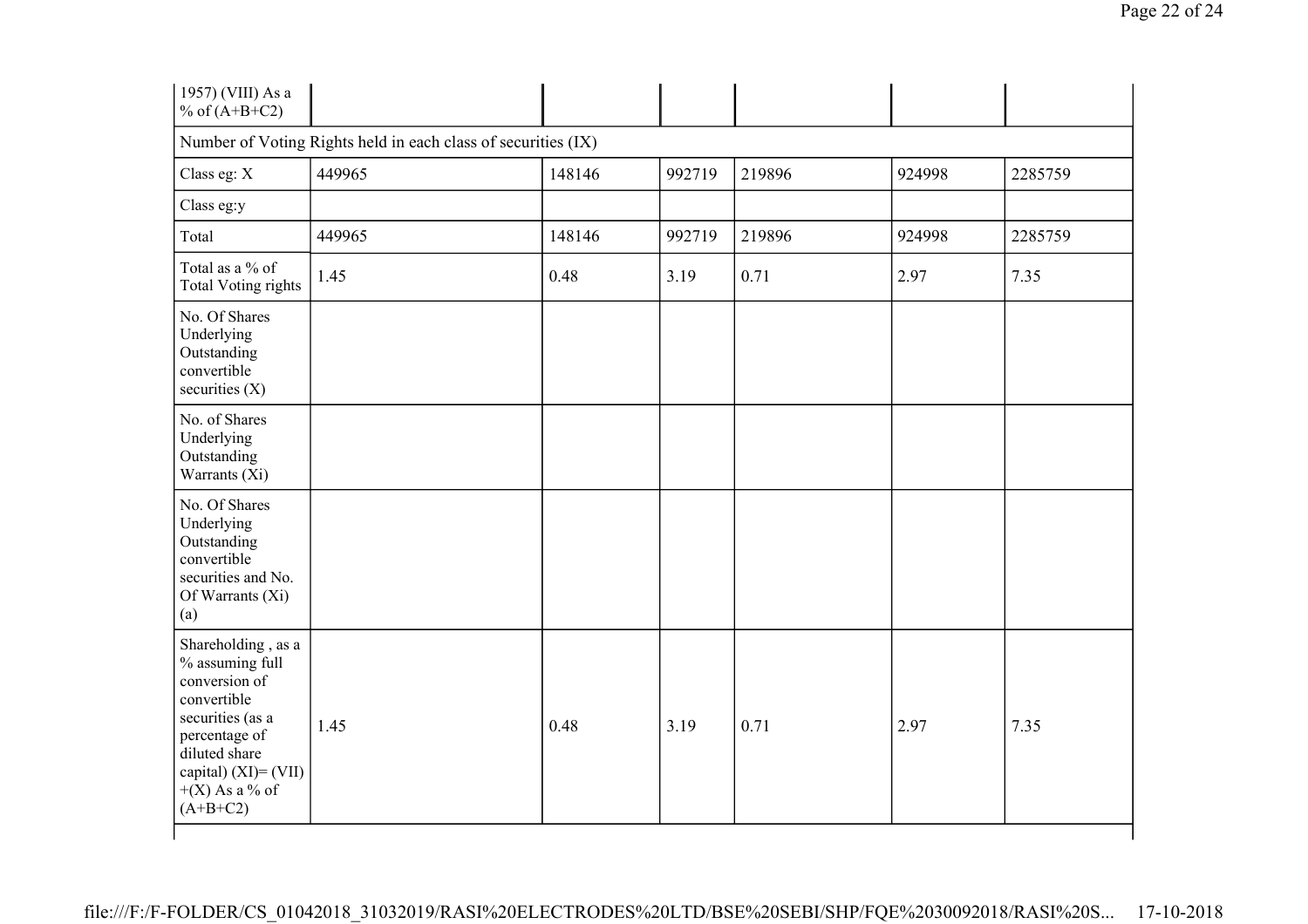| Number of Locked in shares (XII)                                     |        |        |        |        |        |         |
|----------------------------------------------------------------------|--------|--------|--------|--------|--------|---------|
| No. (a)                                                              |        |        |        |        |        |         |
| As a % of total<br>Shares held (b)                                   |        |        |        |        |        |         |
| Number of equity<br>shares held in<br>dematerialized<br>form $(XIV)$ | 449965 | 148146 | 992719 | 219896 | 924998 | 2285759 |
| Reason for not providing PAN                                         |        |        |        |        |        |         |
| Reason for not<br>providing PAN                                      |        |        |        |        |        |         |